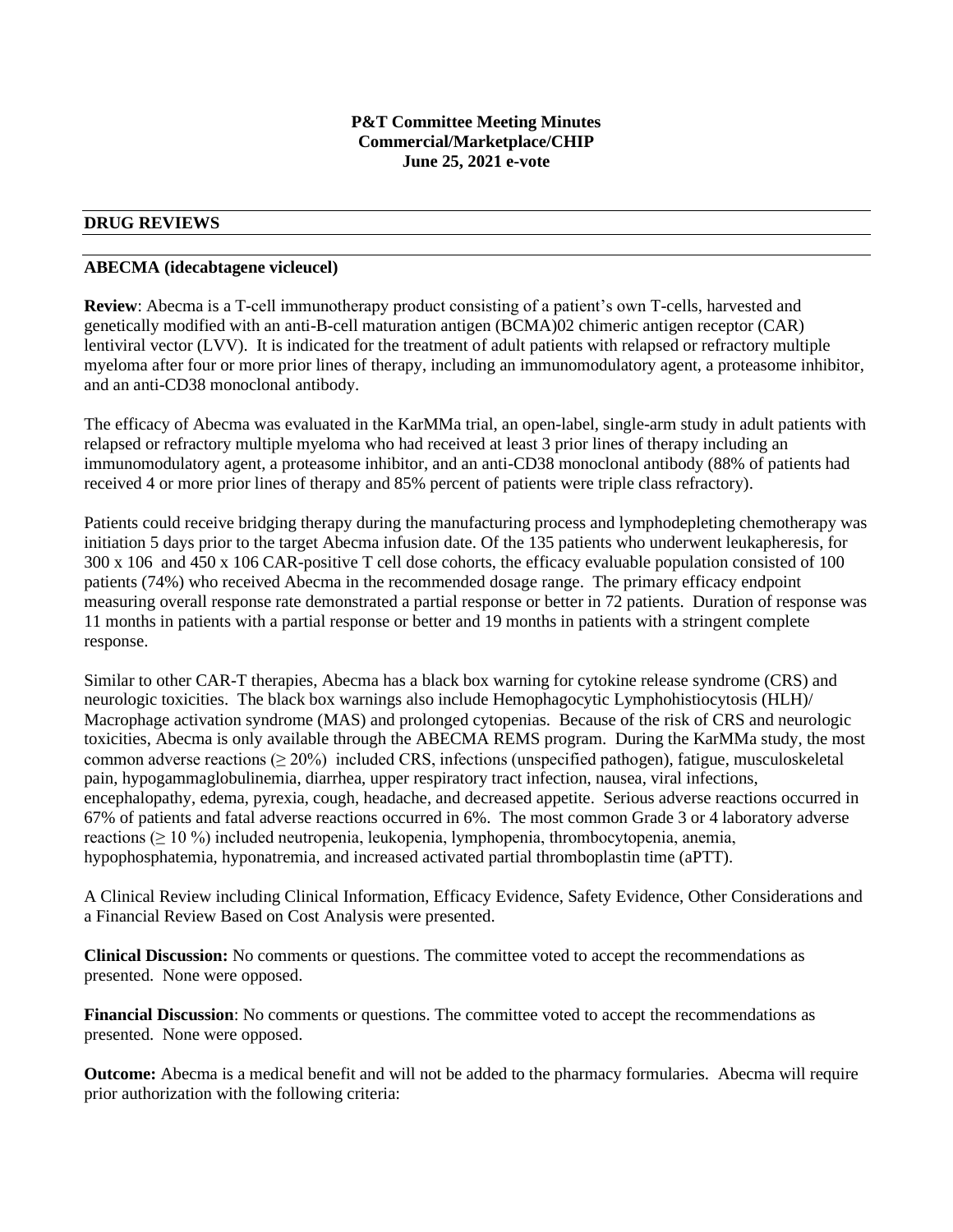- Medical record documentation that Abecma is prescribed by a hematologist/oncologist **AND**
- Medical record documentation of age greater than or equal to 18 years **AND**
- Medical record documentation of relapsed or refractory multiple myeloma **AND**
- Medical record documentation of at least four prior lines of therapy, including an immunomodulatory agent, a proteasome inhibitor, and an anti-CD38 monoclonal antibody **AND**
- Medical record documentation that the member has not received prior treatment with CAR-T cell therapy or other genetically modified T cell therapy

**AUTHORIZATION DURATION:** One-time authorization for one administration of Abecma

Additional evidence of the criteria used to make this decision can be found in the drug review presented to the committee.

## **AVSOLA (infliximab-axxq)**

**Review:** Avsola is a biosimilar tumor necrosis factor alpha inhibitor (TNFαi, TNFi) that is highly similar to the US-licensed reference product, Remicade, indicated for the treatment of rheumatoid arthritis, psoriatic arthritis, ankylosing spondylitis, plaque psoriasis, Crohn's disease, and ulcerative colitis. Avsola is the third FDA approved (and marketed) infliximab biosimilar, the first being Inflectra (infliximab-dyyb) and the second being Renflexis (infliximab-abda). Ixifi (infliximab-qbtx) was FDA approved in December 2017; however, the anticipated availability is undetermined and is not expected to come to market. None of the infliximab biosimilar products are interchangeable with Remicade.

Study 20140108 was a randomized, single-blind, single-dose, three-arm, parallel-group study designed to demonstrate the pharmacokinetic (PK) similarity of Avsola to infliximab US or infliximab EU in healthy patients. The study demonstrated PK similarity between Avsola and EU and US infliximab. The safety, tolerability, and immunogenicity were similar across the three treatments.

Study 20140111 was a randomized, double-blind, active-controlled, comparative clinical study that evaluated the efficacy and safety of Avsola versus infliximab in adult patients with moderate to severe RA. The study demonstrated similarity in efficacy (ACR20 at week 22), safety, and immunogenicity between Avsola and Remicade. The single transition from Remicade to Avsola after week 22 did not impact efficacy. The incidence of binding and neutralizing antibodies was similar across groups and the single transition from Remicade to Avsola did not impact the rates of antibody development.

The safety considerations of Avsola are consistent with those of the other infliximab reference and biosimilar products. Avsola, at doses greater than 5mg/kg, is contraindicated in patients with moderate to severe heart failure. Avsola is contraindicated in patients with a hypersensitivity to any infliximab product, inactive components of Avsola, or murine proteins. In clinical trials, there were no meaningful differences in safety between Avsola and Remicade. In Study 20140111, the most common adverse events included upper respiratory tract infection, nasopharyngitis, bronchitis, and pharyngitis.

A Clinical Review including Clinical Information, Efficacy Evidence, Safety Evidence, Other Considerations and a Financial Review Based on Cost Analysis were presented.

**Clinical Discussion:** No comments or questions. The committee voted to accept the recommendations as presented. None were opposed.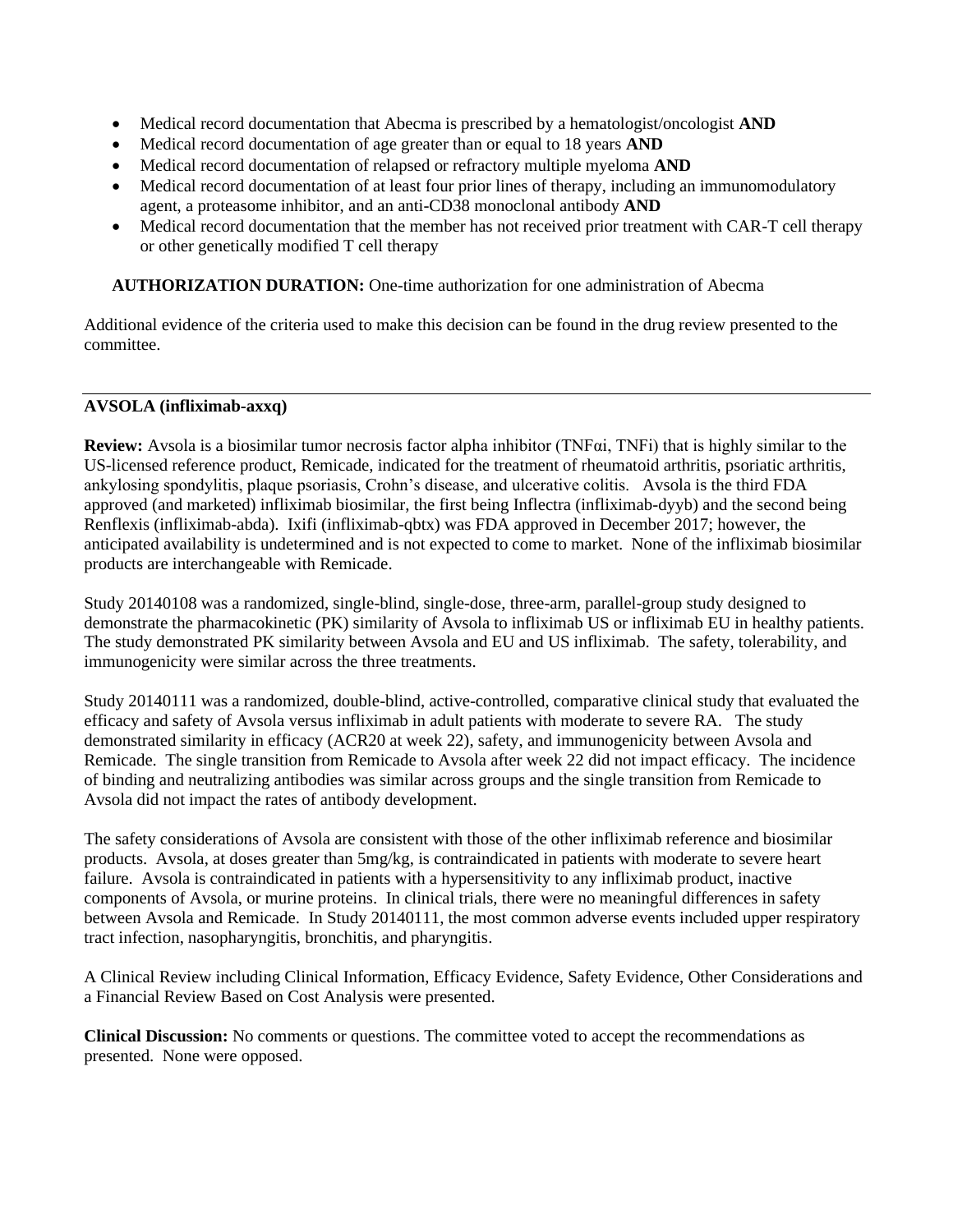**Financial Discussion**: No comments or questions. The committee voted to accept the recommendations as presented. None were opposed.

**Outcome:** Avsola is a medical benefit. Because all infliximab biosimilar products offer clinically similar safety and efficacy while also offering significant cost savings, with Avsola being the most cost effective, Avsola will be the preferred infliximab biosimilar. Grandfathering provisions will be removed from existing policies. When Avsola is processed at a specialty pharmacy, it will be processed on the Specialty tier or the Brand Non-preferred tier for members with a three tier benefit. Avsola will require prior authorization with the following criteria:

GRANDFATHER PROVISION – Members already established on therapy are eligible for approval as long as there is medical record documentation that the safety and effectiveness of use for the prescribed indication is supported by Food and Drug Administration (FDA) approval or adequate medical and scientific evidence in the medical literature

Remicade (infliximab), Inflectra (infliximab-dyyb), or Renflexis (infliximab-abda), or Avsola (infliximab-axxq) will be considered medically necessary when all of the following criteria are met based on indication:

## **For Treatment of Rheumatoid Arthritis:**

- Must be 18 years of age or greater **AND**
- Requesting provider must be a rheumatologist **AND**
- Diagnosis of moderate to severe rheumatoid arthritis according the American College of
- Rheumatology Criteria for the Classification and Diagnosis of Rheumatoid Arthritis **AND**
- Medical record documentation that the infliximab product is not being used concurrently with a TNF blocker or other biologic agent **AND**
- Medical record documentation of an intolerance to, contraindication to, or therapeutic failure on a minimum 3 month trial of Humira\*, Rinvoq\*, OR Xeljanz\* **AND**
- Continuation of effective dose of methotrexate during infliximab therapy
- **AND**
- For infliximab biosimilar requests other than Avsola (e.g. Renflexis, Inflectra), medical record documentation of a therapeutic failure on, intolerance to, or contraindication to infliximab-axxq (Avsola)
- For infliximab reference product requests (i.e. Remicade), medical record documentation of a therapeutic failure on, intolerance to, or contraindication to infliximab-axxq (Avsola) AND infliximab-abda (Renflexis), AND infliximab-dyyb (Inflectra).

Recommended guidelines for use in the treatment of rheumatoid arthritis

- 3 mg/kg given as an intravenous infusion followed with additional similar doses at 2 and 6 weeks after the first infusion then every 8 weeks thereafter. Infliximab should be given in combination with methotrexate.
- For patients who have an incomplete response, consideration may be given to adjusting the dose up to 10 mg/kg or treating as often as every 4 weeks.

### **For Treatment of Crohn's Disease, Pediatric Crohn's Disease, and/or Fistulizing Crohn's Disease:**

- Must be 6 years of age or older; **AND**
- Prescription is written by a gastroenterologist **AND**
- Medical record documentation of a diagnosis of moderate to severe Crohn's disease **AND**
- Medical record documentation that the infliximab product is not being used concurrently with a TNF blocker or other biologic agent **AND**
- One of the following:
	- o Medical record documentation of a therapeutic failure on, intolerance to, or contraindication to Humira\* **OR**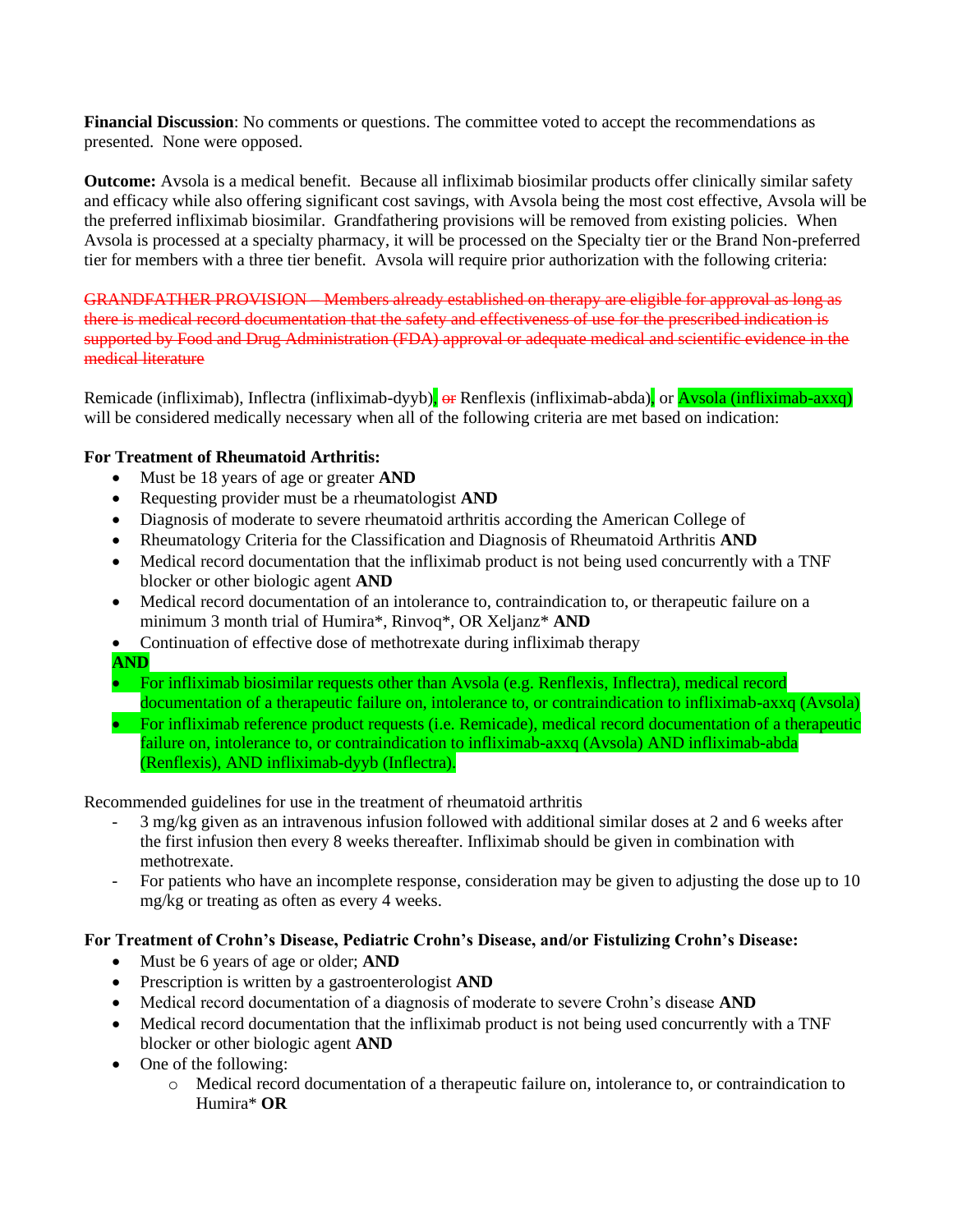- o Physician documentation of Crohn's disease with actively draining fistulas.
- **AND**
- For infliximab biosimilar requests other than Avsola (e.g. Renflexis, Inflectra), medical record documentation of a therapeutic failure on, intolerance to, or contraindication to infliximab-axxq (Avsola) • For infliximab reference product requests (i.e. Remicade), medical record documentation of a therapeutic failure on, intolerance to, or contraindication to infliximab-axxq (Avsola) AND infliximab-abda (Renflexis), AND infliximab-dyyb (Inflectra).

Recommended guidelines for use in the treatment of Crohn's disease or fistulizing Crohn's disease:

- 5 mg/kg given intravenously as an induction regimen at 0, 2, and 6 weeks followed by a maintenance regimen of 5 mg/kg every 8 weeks thereafter
- For adult members who respond and then lose response, consideration may be given to treatment with 10 mg/kg.

## **For Treatment of Ulcerative Colitis:**

- Must be at least 6 years of age; **AND**
- Must be prescribed by a gastroenterologist; **AND**
- Physician provided documentation of a diagnosis of moderate to severe ulcerative colitis **AND**
- Physician provided documentation of failure on, intolerance to, or contraindication to adequate trials of conventional therapy that include corticosteroids, aminosalicylates and immunomodulators (e.g., 6 mercaptopurine or azathioprine **AND**
- Medical record documentation that the infliximab product is not being used concurrently with a TNF blocker or other biologic agent **AND**
- Medical record documentation of a therapeutic failure on, intolerance to, or contraindication to at least a 12 week trial of Humira\* OR medical record documentation of age < 18 years
- **AND**
- For infliximab biosimilar requests other than Avsola (e.g. Renflexis, Inflectra), medical record documentation of a therapeutic failure on, intolerance to, or contraindication to infliximab-axxq (Avsola)
- For infliximab reference product requests (i.e. Remicade), medical record documentation of a therapeutic failure on, intolerance to, or contraindication to infliximab-axxq (Avsola) AND infliximab-abda (Renflexis), AND infliximab-dyyb (Inflectra).

Recommended guidelines for the use in the treatment of ulcerative colitis

- 5 mg/kg as an intravenous infusion followed with additional similar doses at 2 and 6 weeks after the first infusion, then every 8 weeks thereafter.

# **For Treatment of Ankylosing Spondylitis:**

- Physician documentation of a diagnosis of ankylosing spondylitis **AND**
- Prescribing physician must be a rheumatologist **AND**
- Must be at least 18 years of age **AND**
- Medical record documentation that the infliximab product is not being used concurrently with a TNF blocker or other biologic agent **AND**
- Medical record documentation of an intolerance to, contraindication to, or therapeutic failure on a minimum 3 month trial of Humira\* AND Cosentyx\*
- **AND**
- For infliximab biosimilar requests other than Avsola (e.g. Renflexis, Inflectra), medical record documentation of a therapeutic failure on, intolerance to, or contraindication to infliximab-axxq (Avsola)
- For infliximab reference product requests (i.e. Remicade), medical record documentation of a therapeutic failure on, intolerance to, or contraindication to infliximab-axxq (Avsola) AND infliximab-abda (Renflexis), AND infliximab-dyyb (Inflectra).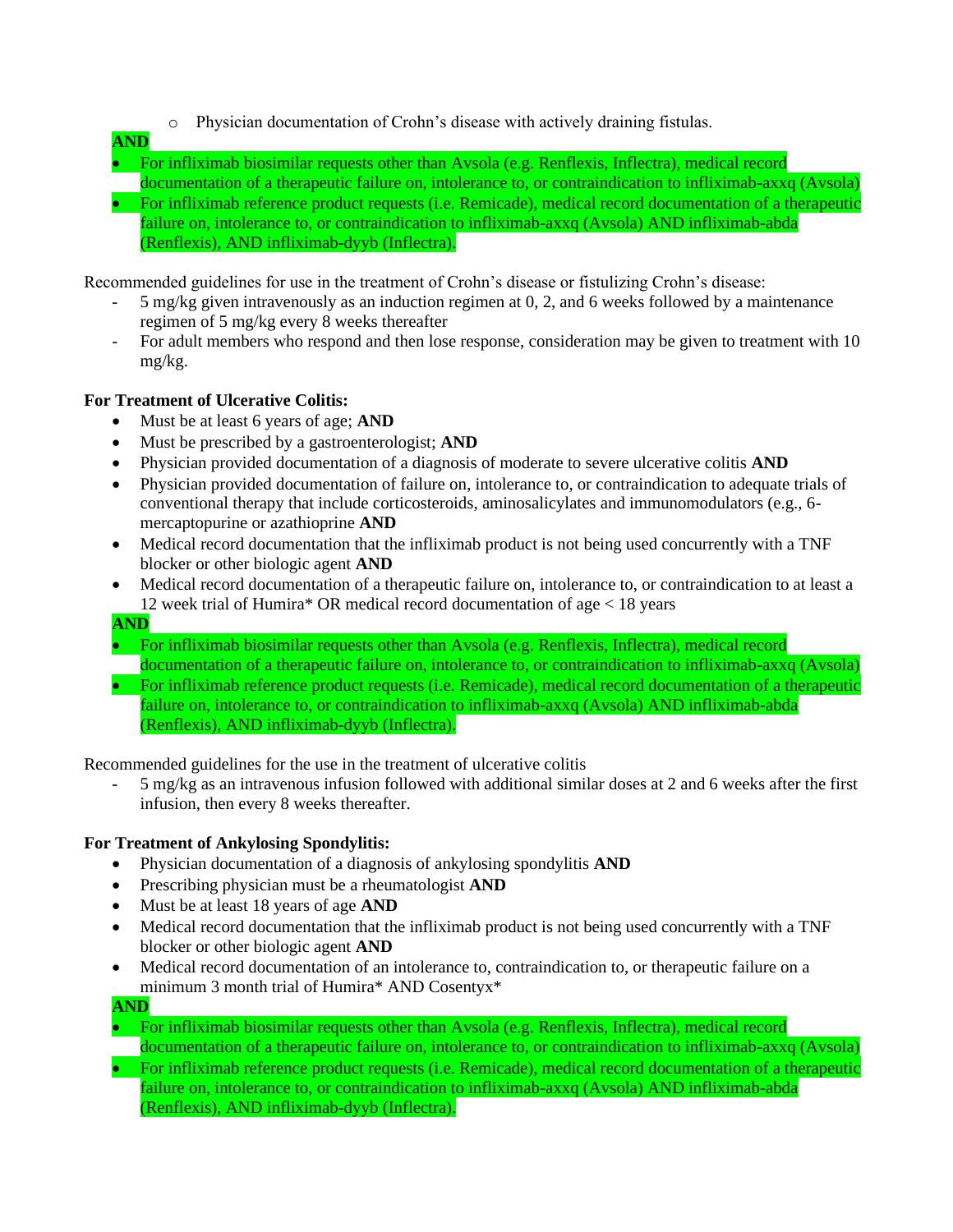Recommended guidelines for use in ankylosing spondylitis

- 5mg/kg at 0, 2 and 6 weeks, then every 6 weeks thereafter

## **For the treatment of Plaque Psoriasis:**

- Prescribed by a dermatologist **AND**
- Insured individual must be at least 18 years of age **AND**
- Physician provided documentation of a diagnosis of moderate to severe plaque psoriasis characterized by greater than or equal to 5% body surface area involved or disease affecting crucial body areas such as the hands, feet, face, or genitals **AND**
- Medical record documentation that the infliximab product is not being used concurrently with a TNF blocker or other biologic agent **AND**
- Medical record documentation of an inadequate response to, contraindication to, or failure on at least 3 months of Humira\* AND Cosentyx\*

**AND**

- For infliximab biosimilar requests other than Avsola (e.g. Renflexis, Inflectra), medical record documentation of a therapeutic failure on, intolerance to, or contraindication to infliximab-axxq (Avsola)
- For infliximab reference product requests (i.e. Remicade), medical record documentation of a therapeutic failure on, intolerance to, or contraindication to infliximab-axxq (Avsola) AND infliximab-abda (Renflexis), AND infliximab-dyyb (Inflectra).

Recommended guidelines for the use in the treatment of plaque psoriasis

- 5 mg/kg as an intravenous infusion followed with additional similar doses at 2 and 6 weeks after the first infusion, then every 8 weeks thereafter**.**

## **For the treatment of Psoriatic Arthritis:**

- Physician provided documentation of a diagnosis of moderately to severely active psoriatic arthritis which must include the following:
	- o Documentation of either active psoriatic lesions or a documented history of psoriasis **AND**
- Must be prescribed by a rheumatologist or dermatologist **AND**
- Must be at least 18 years of age **AND**
- Medical record documentation that the infliximab product is not being used concurrently with a TNF blocker or other biologic agent **AND**
- Medical record documentation of an inadequate response to, contraindication to, or failure on 12 weeks of Humira\* and Cosentyx\*

**AND**

- For infliximab biosimilar requests other than Avsola (e.g. Renflexis, Inflectra), medical record documentation of a therapeutic failure on, intolerance to, or contraindication to infliximab-axxq (Avsola) • For infliximab reference product requests (i.e. Remicade), medical record documentation of a therapeutic failure on, intolerance to, or contraindication to infliximab-axxq (Avsola) AND infliximab-abda
	- (Renflexis), AND infliximab-dyyb (Inflectra).

Recommended guidelines for the use in the treatment of psoriatic arthritis

- 5 mg/kg as an intravenous infusion followed with additional similar doses at 2 and 6 weeks after the first infusion, then every 8 weeks thereafter.

**AUTHORIZATION DURATION:** Approval will be given for an initial duration of six (6) months. For continuation of coverage, medical record documentation of clinical improvement or lack of progression in the signs and symptoms of the treated indication at six (6) months of infliximab therapy is required.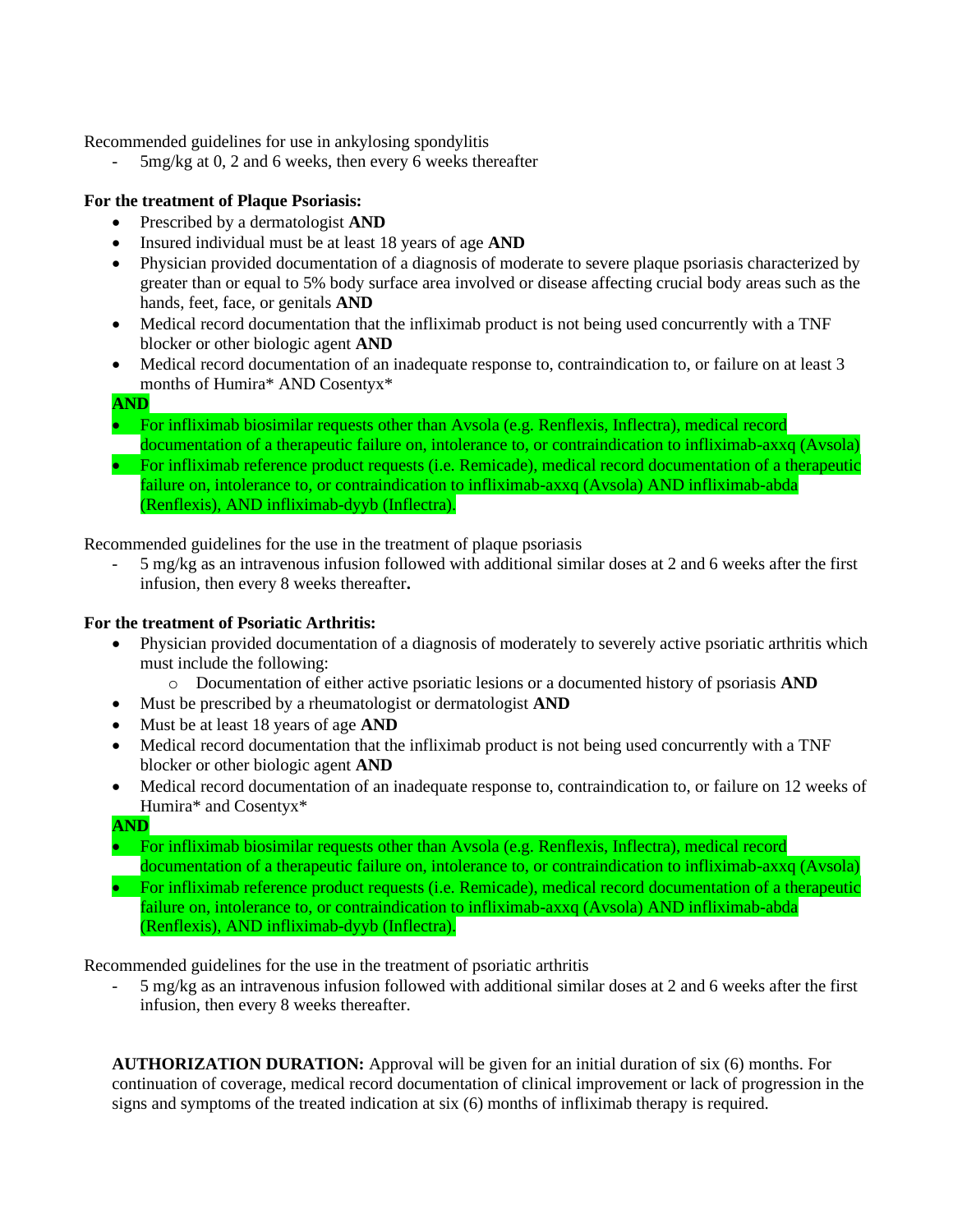After the initial six  $(6)$  month approval, subsequent approvals for coverage will be for a duration of one  $(1)$ year. Reevaluation of coverage will be every one (1) year requiring medical record documentation of continued or sustained improvement in the signs and symptoms of the treated indication while on infliximab therapy.

Additional evidence of the criteria used to make this decision can be found in the drug review presented to the committee.

# **FOTIVDA (tivozanib)**

**Review:** Fotivda is a tyrosine kinase inhibitor indicated for the treatment of adult patients with relapsed or refractory advanced renal cell carcinoma (RCC) following two or more prior systemic therapies. It inhibits vascular endothelial growth factor receptor (VEGFR)-1, VEGFR-2, and VEGRF-3. It also inhibits the protooncogene c-kit and platelet-derived growth factor receptor (PDGFR)-beta at clinically relevant concentrations. Tumor xenograft models in mice and rats showed that Fotivda inhibited angiogenesis, vascular permeability, and tumor growth in various tumor cell types. Fotivda offers another tyrosine kinase treatment option for patients with RCC who have failed previous therapies, but is unclear if it offers any advantage over the other available kinase inhibitor treatments available, some of which are NCCN preferred regimens and non-preferred regimen category 1 recommended treatment options.

The efficacy of Fotivda was evaluated in the TIVO-3 trial, an open-label, randomized, controlled trial comparing Fotivda to sorafenib in adult patients with relapsed or refractory advanced RCC who received two to three prior systemic treatments, including at least one VEGFR kinase inhibitor other than sorafenib or tivozanib. Patients were randomized 1:1 to receive Fotivda 1.34 mg orally once daily for 21 day of treatment followed by 7 days off for a 28-day cycle, or sorafenib 400 mg orally twice daily continuously. Treatment was continued until disease progression or unacceptable toxicity.

The primary efficacy endpoint of progression free survival showed a statistically significant improvement in median PFS for Fotivda compared to sorafenib (5.6 months vs. 3.9 months, respectively). Secondary endpoints showed that Fotivda did not demonstrate an improvement in overall survival compared to sorafenib (16.4 months vs. 19.2 months, respectively).

There are no black box warnings for Fotivda. Warnings and precautions include hypertension, cardiac failure, cardiac ischemia, arterial thromboembolic events, and venous thromboembolic events. Other warnings include hemorrhagic events, proteinuria, thyroid dysfunction, risk of impaired wound healing, reversible posterior leukoencephalopathy syndrome, and embryo-fetal toxicity. The most common  $(\geq 20\%)$  adverse reactions were fatigue, hypertension, diarrhea, decreased appetite, nausea, dysphonia, hypothyroidism, cough, and stomatitis. The most common Grade 3 or 4 laboratory abnormalities ( $\geq$  5%) were decreased sodium and phosphate and increased lipase.

A Clinical Review including Clinical Information, Efficacy Evidence, Safety Evidence, Other Considerations and a Financial Review Based on Cost Analysis were presented.

**Clinical Discussion:** No comments or questions. The committee voted to accept the recommendations as presented. None were opposed.

**Financial Discussion**: No comments or questions. The committee voted to accept the recommendations as presented. None were opposed.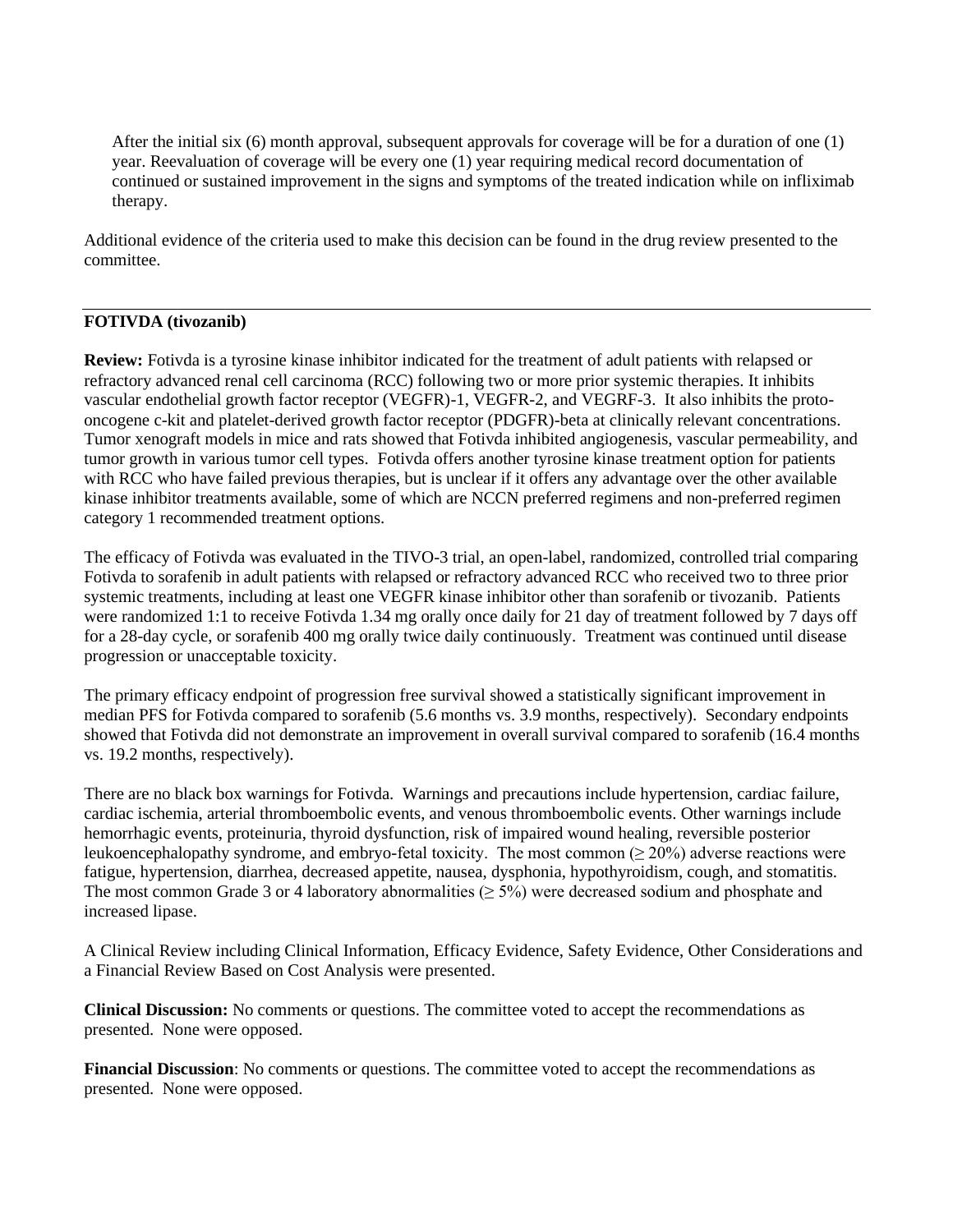**Outcome:** Fotivda is a pharmacy benefit that will be added to the formulary at the OralOncBrandNP tier (\$0 copay). Fotivda will require prior authorization with the following criteria:

- Medical record documentation that Fotivda is prescribed by a hematologist or oncologist **AND**
- Medical record documentation of age greater than or equal to 18 years **AND**
- Medical record documentation of a diagnosis of relapsed or refractory advanced renal cell carcinoma (RCC) **AND**
- Medical record documentation of treatment with two or more prior systemic therapies

#### **QUANTITY LIMITS:** 21 tablets/28 days

**AUTHORIZATION DURATION:** Initial approval will be for 12 months or less if the reviewing provider feels it is medically appropriate. Subsequent approvals will be for an additional 12 months or less if the reviewing provider feels it is medically appropriate and will require medical record documentation of continued disease improvement or lack of disease progression. The medication will no longer be covered if patient experiences toxicity or worsening of disease.

Additional evidence of the criteria used to make this decision can be found in the drug review presented to the committee.

### **GEMTESA (vibegron)**

**Review:** Gemtesa is a selective beta-3 adrenergic receptor agonist which increased bladder capacity by relaxing the detrusor smooth muscle during bladder filling. It is the second beta-3 adrenergic receptor agonist approved for the treatment of OAB following Myrbetriq. It is unclear if Gemtesa offers a clinical advantage in efficacy or safety over Myrbetriq. Myrbetriq has warnings for increased blood pressure although cardiovascular safety was found to be comparable to antimuscarinic agents. Gemtesa is more selective and does not appear to have the same cardiovascular concerns.

The efficacy of Gemtesa was evaluated in the EMPOWUR trial, a 12-week, double-blind, placebo-controlled, and active controlled trial in 1515 adult patients with OAB (urge urinary incontinence, urgency, and urinary frequency). Patients were randomized 5:5:4 to Gemtesa 75 mg, placebo, or tolterodine 4 mg extended release once daily for 12 weeks. The co-primary endpoints were change from baseline in average daily number of micturitions and average daily number of UUI episode at week 12. Additional endpoints included change from baseline in average daily number of "need to urinate immediately" (urgency) episodes and average volume voided per micturition. Gemtesa demonstrated a statistically significant improvement over placebo for all endpoints at week 12.

There are no black box warnings for Gemtesa. There is a warning for urinary retention with Gemtesa and this may be increased in patients with bladder outlet obstruction or in patients taking muscarinic antagonist medications for the treatment of OAB. The most common adverse events  $(≥ 2%$  of patients) treated with Gemtesa included headache, nasopharyngitis, diarrhea, nausea, and upper respiratory tract infection.

A Clinical Review including Clinical Information, Efficacy Evidence, Safety Evidence, Other Considerations and a Financial Review Based on Cost Analysis were presented.

**Clinical Discussion:** No comments or questions. The committee voted to accept the recommendations as presented. None were opposed.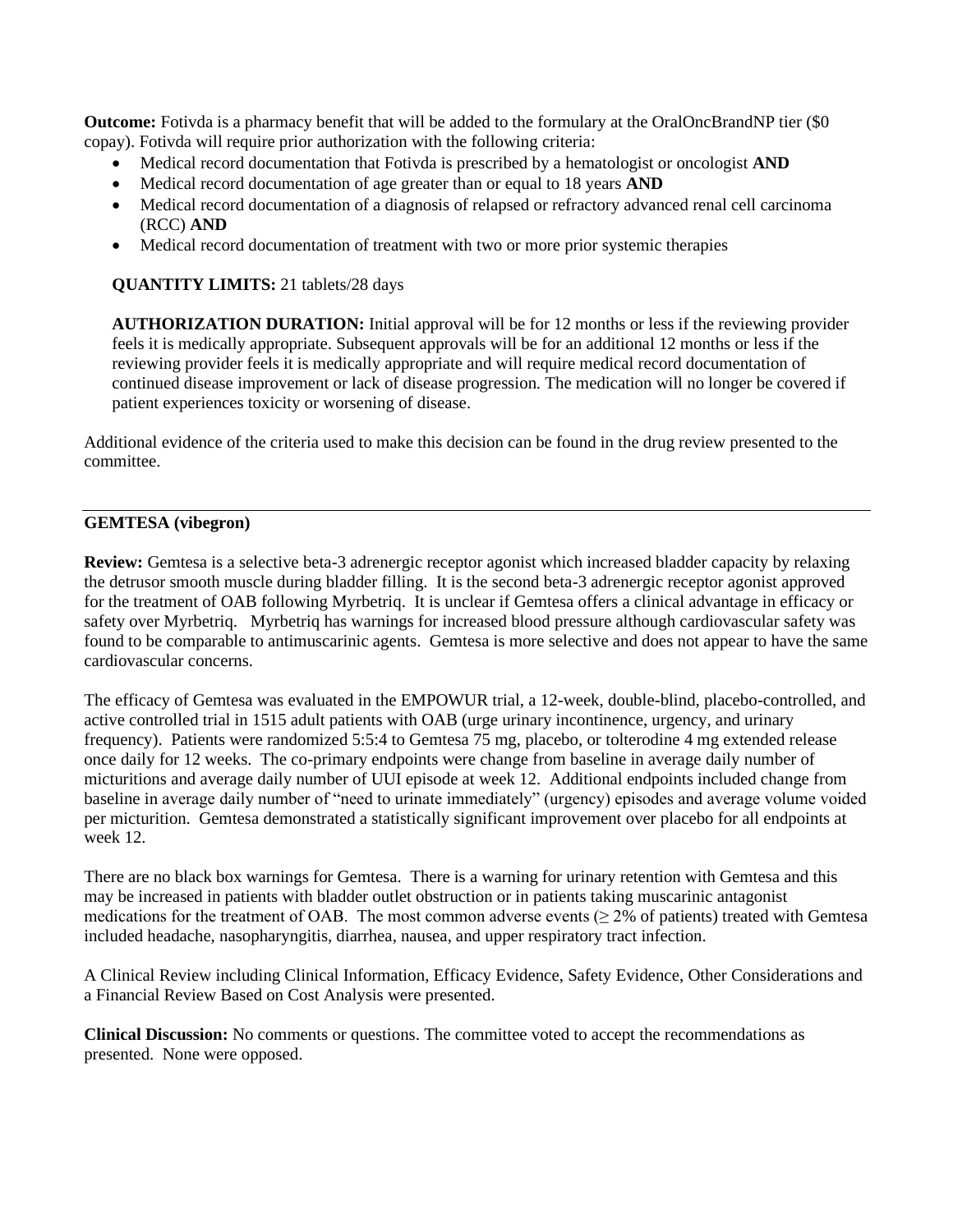**Financial Discussion**: No comments or questions. The committee voted to accept the recommendations as presented. None were opposed.

**Outcome:** Gemtesa is a pharmacy benefit and will not be added to the formulary. Gemtesa will be added to Commercial Policy 49.0 and will require prior authorization with the following criteria:

• Medical record documentation of therapeutic failure on, intolerance to, or contraindication to use of oxybutynin, oxybutynin XL or tolterodine **AND** solifenacin

Additional evidence of the criteria used to make this decision can be found in the drug review presented to the committee.

#### **IMCIVREE (setmelanotide)**

**Review:** Imcivree is the first obesity medication that targets an underlying genetic cause of obesity. It is a melanocortin 4 receptor (MC4R) agonist and works to restore MC4R activation resulting in reduced hunger and weight loss through decreased caloric intake and increased energy expenditure. Imcivree is only indicated for treatment in patients who have a POMC-, PCSK1-, or LEPR-deficiency confirmed through genetic testing and is not indicated when these variants are classified as benign or in other types of obesity not associated with these genetic variants.

The safety and efficacy of Imcivree for chronic weight management in patients with obesity due to POMC, PCKS1, and LEPR deficiency were assessed in 2 identical, 1-year, open-label studies, each with an 8-week, double-blind withdrawal period. The POMC trial included patients aged 6 years or older with obesity and a genetically confirmed POMC or PCSK1 deficiency. The LEPR trial included patents aged 6 years and older with obesity and a genetically confirmed LEPR deficiency.

After enrollment, patients had an open-label dose titration period of 2 to 12 weeks, followed by a 10 week openlabel treatment period. Patients who achieved at least a 5 kg weight loss (or 5% weight loss if baseline body weight was less than 100 kg) at the end of the open-label treatment period continued on to a double-blind withdrawal period lasting 8 weeks (blinded sequence of 4 weeks of Imcivree and 4 weeks of placebo). Following the withdrawal treatment, patients resumed active treatment with Imcivree at the therapeutic dose for up to 32 weeks.

Efficacy analysis was conducted in 21 patients (10 in POMC study, 11 in LEPR study) who completed at least 1 year of treatment at the prespecified data cutoff. The primary endpoint evaluating patients achieving  $\geq 10\%$ weight loss after 1 year of treatment with Imcivree was reached by 80% of patients in the POMC study and 46% of patients in the LEPR study. This was supported by results of secondary endpoints evaluating weight gain during the withdrawal period and changes from baseline in Hunger scores.

There are no black box warnings for Imcivree. Warnings and precautions include disturbances in sexual arousal, depression and suicide ideation, skin pigmentation and darkening of pre-existing nevi, and risk of serious adverse reactions in neonates and low birth weight infants (due to benzoyl alcohol preservative). The most common adverse reactions were injection site reactions, skin hyperpigmentation, nausea, headache, diarrhea, abdominal pain, back pain, fatigue, vomiting, depression, upper respiratory tract infection, and spontaneous penile erection.

A Clinical Review including Clinical Information, Efficacy Evidence, Safety Evidence, Other Considerations and a Financial Review Based on Cost Analysis were presented.

**Clinical Discussion:** No comments or questions. The committee voted to accept the recommendations as presented. None were opposed.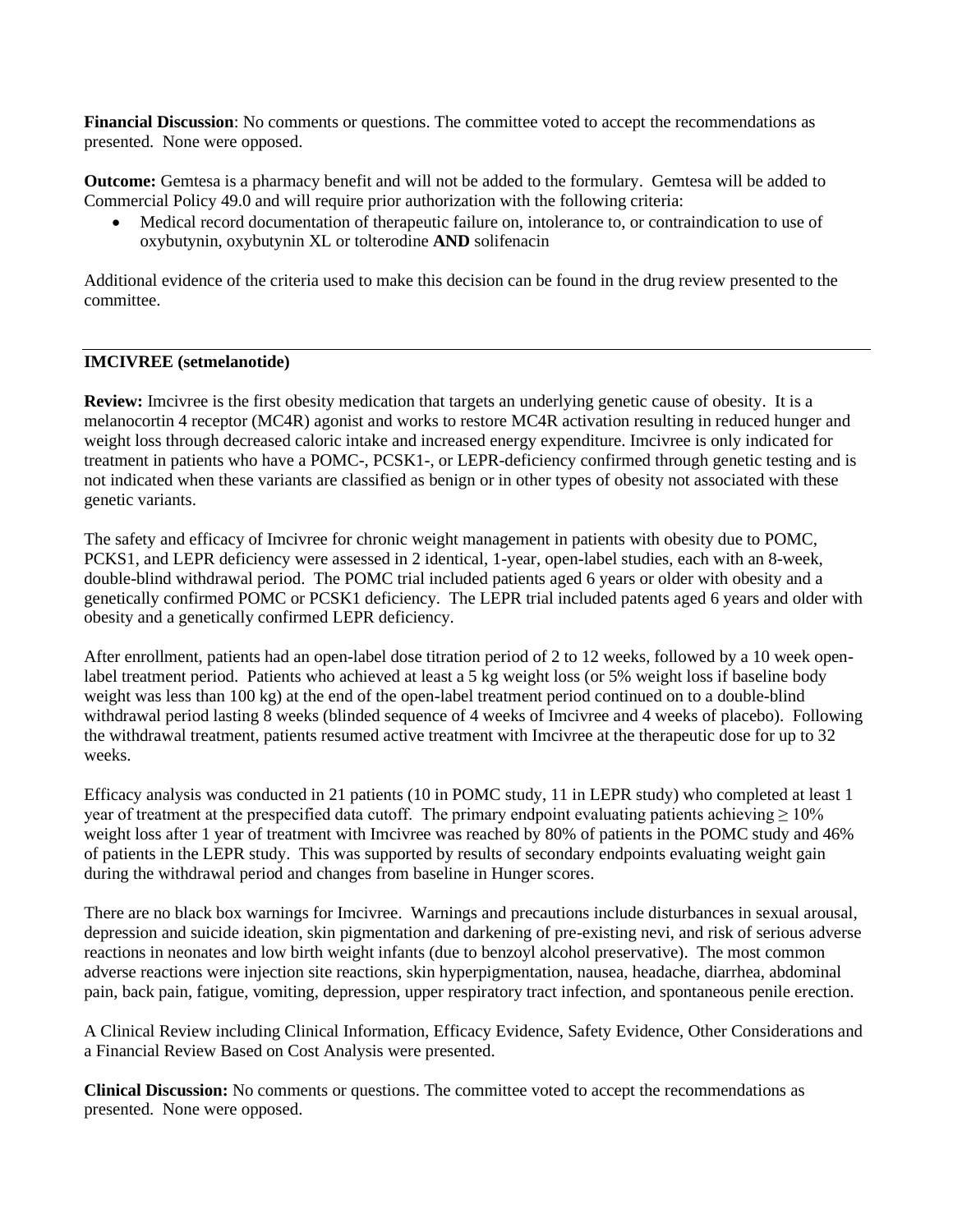**Financial Discussion**: No comments or questions. The committee voted to accept the recommendations as presented. None were opposed.

**Outcome:** Imcivree is a pharmacy benefit and will be excluded from the Commercial, Exchange, and GHP Kids pharmacy formularies. For certain TPA clients that request this benefit (weight loss), Imcivree will be added to the Specialty tier or Brand Non-preferred tier for members with a three tier benefit. Imcivree will require prior authorization with the following criteria:

- Medical record documentation of age greater than or equal to 6 years **AND**
- Medical record documentation of one of the following:
	- $\circ$  For patients 18 years and older: Medical record documentation of body mass index (BMI) of  $\geq$  30  $k\text{g/m}^2$
	- o For patients age 6 years to less than 18 years: Medical record documentation of weight  $\geq 95<sup>th</sup>$ percentile using growth chart assessments

### **AND**

- Medical record documentation of a proopiomelanocortin (POMC), proprotein convertase subtilisin/kexin type 1 (PCSK1), or leptin receptor (LEPR) deficiency **AND**
- Medical record confirmation of genetic testing demonstrating variants in POMC, PCSK1, or LEPR genes that are interpreted as pathogenic, likely pathogenic, or of uncertain significance (VUS)\*

#### **NOTE\*:** Imcivree is not indicated for treatment of:

- o Obesity due to suspected POMC-, PCSK1-, or LEPR-deficiency with POMC, PCSK1, or LEPR variants classified as benign or likely benign
- o Other types of obesity not related to POMC, PCSK1 or LEPR deficiency, including obesity associated with other genetic syndromes and general (polygenic) obesity

**QUANITTY LIMIT:** 0.3 mL per day

Additional evidence of the criteria used to make this decision can be found in the drug review presented to the committee.

#### **KLISYRI (tirbanibulin)**

**Review:** Klisyri is a microtubule inhibitor that is thought to treated actinic keratosis through disruption of the intracellular microtubular network, resulting in cell cycle arrest and apoptosis of keratinocytes. It also inhibits Src protein tyrosine kinase (PTK) which has been implicated in hyperproliferative skin diseases. Klisyri provides a novel mechanism of action for a self-administered topical field treatment option for AK which has the advantage of a short, once-daily treatment course and milder side effect profile, but is only indicated in for use on the face and scalp and may have a higher recurrence rate compared to other first-line treatment options.

The efficacy of Klisyri was evaluated in two double-blind, vehicle-controlled clinical trials in 702 adult patients with 4 to 8 actinic keratosis lesions on the face or scalp in a contiguous area of 25 cm2. Patients were randomized 1:1 to received Klisyri 1% ointment or vehicle ointment which was applied to the affected area for 5 consecutive days. The primary endpoint assessment at day 57 for complete (100%) clearance of AK lesions demonstrated a 40% and 42% improvement in clearance rate for Klisyri over placebo for Study 1 and 2. The secondary endpoint assessment showed a 52% and 57% improvement in partial (75%) clearance rate at Day 57 for Klisyri over placebo for Study 1 and 2. Efficacy was consistent across sex and age ( $\leq 65$  and  $\geq 65$ ) years) subgroups. At 12 months post-day 57, the recurrence rate (proportion of patients with new or recurrent lesion in previously treated area) was 73%.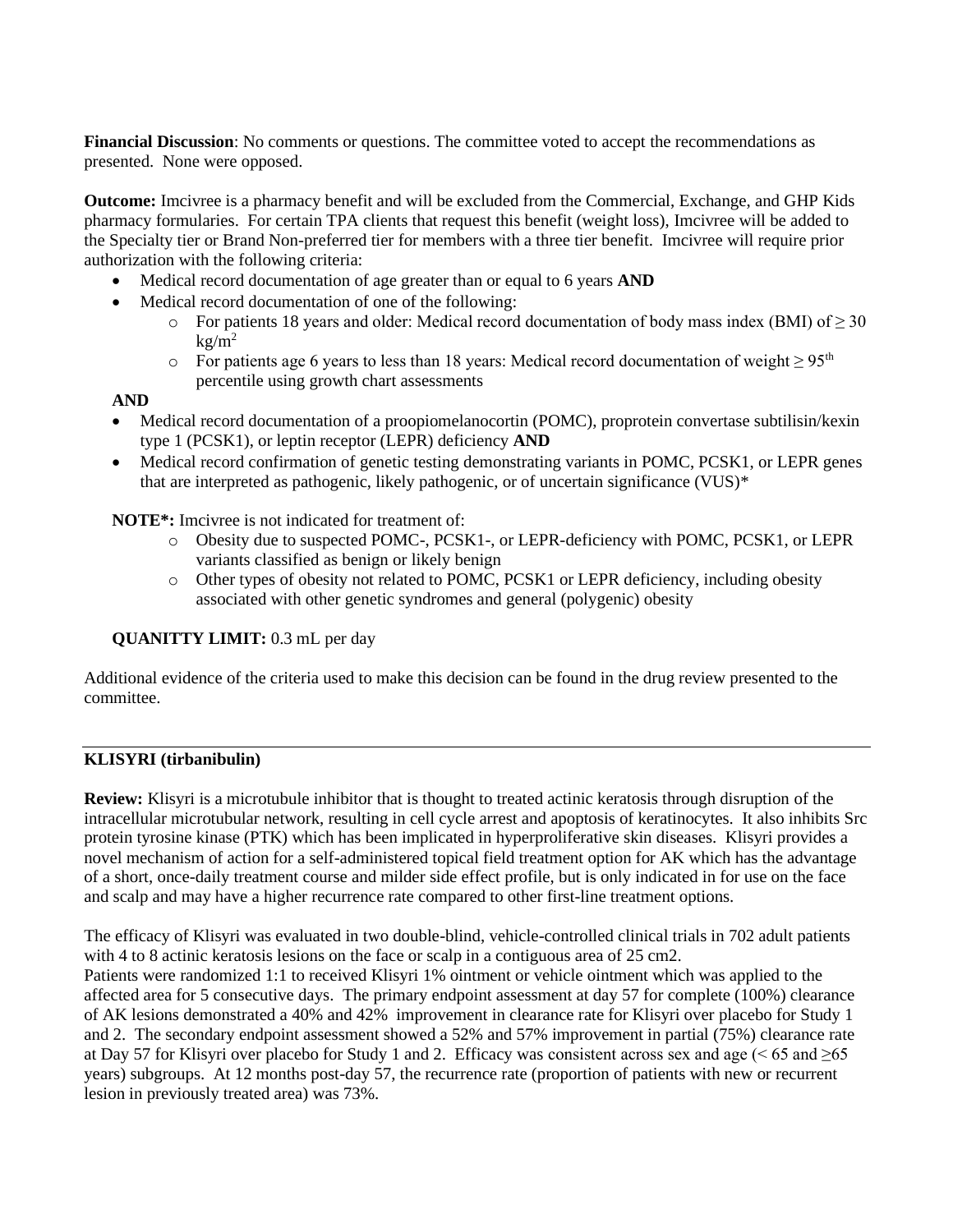There are no black box warnings for Klisyri. Local skin reactions were the most commonly reported adverse reactions and can include erythema, flaking/scaling, crusting, swelling, vesiculation/pustulation and erosion/ulceration. A majority of local skin reactions were mild to moderate in severity and no patients discontinued from clinical trials due to adverse reactions.

A Clinical Review including Clinical Information, Efficacy Evidence, Safety Evidence, Other Considerations and a Financial Review Based on Cost Analysis were presented.

**Clinical Discussion:** No comments or questions. The committee voted to accept the recommendations as presented. None were opposed.

**Financial Discussion**: No comments or questions. The committee voted to accept the recommendations as presented. None were opposed.

**Outcome:** Klisyri is a pharmacy benefit and will be added to the brand non-preferred tier of the formulary. Klisyri will require prior authorization with the following criteria:

- Medical record documentation that Klisyri is prescribed by a dermatologist **AND**
- Medical record documentation of actinic keratosis of the face or scalp **AND**
- Medical record documentation of greater than or equal to 4 lesions within a contiguous 25 cm<sup>2</sup> area **AND**
- Medical record documentation of a therapeutic failure on, intolerance to, or contraindication to topical fluorouracil **AND** imiquimod

**QUANTITY LIMIT:** 1 package (5 packets) per dispensing

**Other Recommendations:** Diclofenac 3% gel is only indicated for the treatment of actinic keratosis and has limited efficacy compared to fluorouracil and imiquimod which are recommended as first line treatment options according to current treatment guidelines. It is recommended that a policy be created for diclofenac 3% gel as follows:

- Medical record documentation of actinic keratosis **AND**
- Medical record documentation of a therapeutic failure on, intolerance to, or contraindication to topical fluorouracil AND imiquimod

Additional evidence of the criteria used to make this decision can be found in the drug review presented to the committee.

# **VERQUVO (vericiguat)**

**Review:** Verquvo is a soluble guanylate cyclase (sGC) stimulator, indicated to reduce the risk of cardiovascular death and heart failure (HF) hospitalization following a hospitalization for heart failure or need for outpatient IV diuretics, in adults with symptomatic chronic HF and ejection fraction less than 45%. Verquvo is the second drug in the novel class of sGC stimulators and the first indicated in heart failure. The heart failure treatment guidelines have not been updated since the approval of Verquvo, but based on the FDA approved indication for higher risk patients, it will likely be recommended as a second-line or later treatment option for patients with severe heart failure who have failed other first and/or second-line agents.

The efficacy of Verquvo was evaluated in the Victoria trial, a randomized, parallel-group, placebo-controlled, double-blind, event-driven, multi-center trial comparing Verquvo and placebo in 5,050 adult patients with symptomatic chronic heart failure (New York Heart Association [NYHA] class II-IV) and left ventricular ejection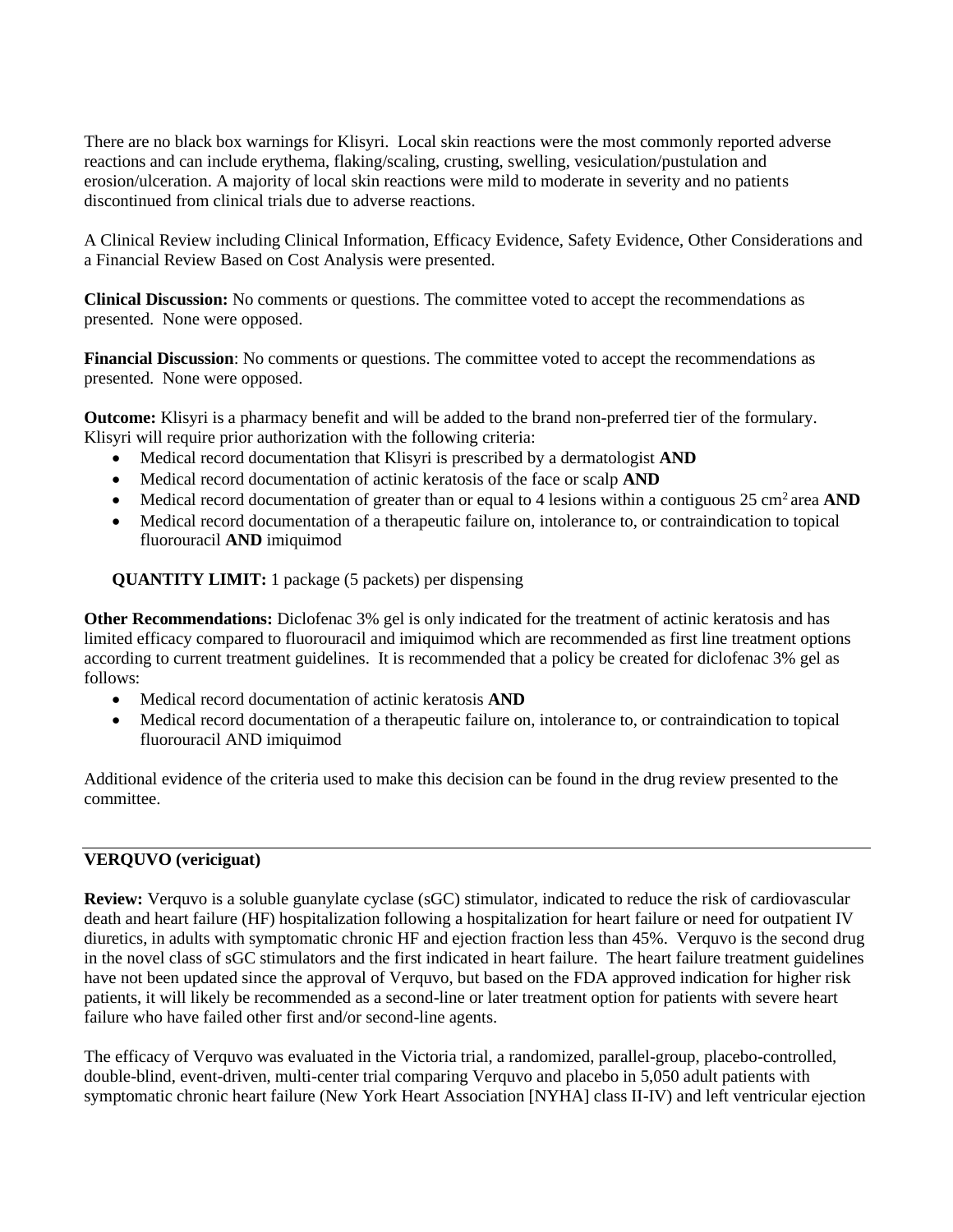fraction (LVEF) less than 45% following a worsening heart failure event (heart failure hospitalization within past 6 months or use of outpatient IV diuretics for heart failure within past 3 months). Patients were randomized 1:1 to receive Verquvo 10 mg (titrated from 2.5mg according to recommended schedule) or matching placebo. The primary endpoint, a composite of time to first event of CV death or hospitalization for heart failure, showed that Verquvo was superior to placebo in reducing the risk of CV death or heart failure hospitalization based on a timeto-event analysis. This was driven mostly by the reduction of heart failure hospitalization.

There are no black box warnings for Verquvo. There is a warning for embryo-fetal toxicity based on animal reproduction studies. During clinical trials, the adverse drug reactions that occurred more commonly with Verquvo than placebo and occurred in more than 5% of patients treated with Verquvo were hypotension and anemia.

A Clinical Review including Clinical Information, Efficacy Evidence, Safety Evidence, Other Considerations and a Financial Review Based on Cost Analysis were presented.

**Clinical Discussion:** No comments or questions. The committee voted to accept the recommendations as presented. None were opposed.

**Financial Discussion**: No comments or questions. The committee voted to accept the recommendations as presented. None were opposed.

**Outcome:** Verquvo is a pharmacy benefit and will be added to the brand non-preferred tier of the formulary. Verquvo will require prior authorization with the following criteria:

- Medical record documentation that Verquvo is written by a cardiologist **AND**
- Medical record documentation of age greater than or equal to 18 years **AND**
- Medical record documentation of symptomatic chronic New York Heart Association Class II-IV heart failure **AND**
- Medical record documentation of one of the following:
	- o Medical record documentation of hospital admission due to heart failure within the previous 6 months **OR**
	- o Medical record documentation of outpatient intravenous (IV) diuretic treatment for heart failure within the previous 3 months

### **AND**

- Medical record documentation of a left ventricular ejection fraction (LVEF) less than or equal to 45% **AND**
- Medical record documentation of therapeutic failure on, intolerance to, or contraindication to at least one formulary angiotensin converting enzyme inhibitor (ACEi), angiotensin receptor blocker (ARB) or angiotensin receptor and neprilysin inhibitor (ARNI) **AND**
- Medical record documentation of therapeutic failure on, intolerance to, or contraindication to at least one formulary beta-blocker

# **QUANTITY LIMIT:** 1 tablet per day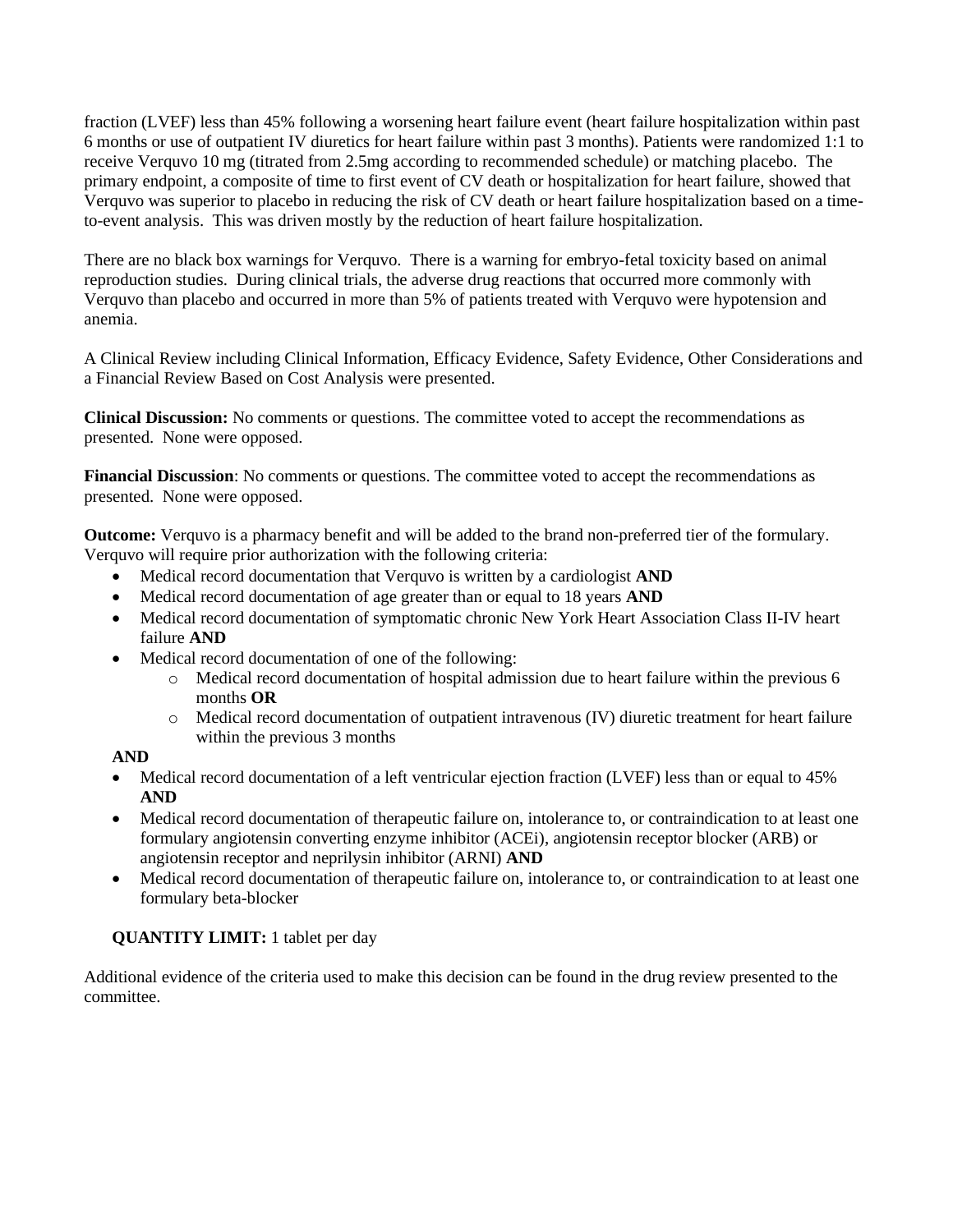## **ZOKINVY (brolucizumab)**

**Review:** Zokinvy is a farnesyltransferase inhibitor indicated in patients 12 months of age and older with a body surface area of 0.39 m2 and above to reduce the risk of mortality in Hutchinson-Gilford Progeria Syndrome (HGPS) and for the treatment of processing-deficient Progeroid Laminopathies (PL) with either heterozygous LMNA mutation with progerin-like protein accumulation or homozygous or compound heterozygous ZMPSTE24 mutations. Zokinvy is an oral farnesyltransferase inhibitor designed to prevent the accumulation of progerin and progerin-like proteins in the inner nuclear membrane, which are implicated in the pathogenesis of HGPS. Inhibition of farnesylation also has implications in processing-deficient PLs.

The starting dose of Zokinvy for patients with a BSA of 0.39m2 and above is 115 mg/m2 twice daily with morning and evening meals to reduce the risk of gastrointestinal adverse reactions. After 4 months of treatment, increase the dose to 150 mg/m2 twice daily with morning and evenings meals. All total daily dosages should be rounded to the nearest 25 mg increment.

The efficacy of Zokinvy is based on results from Observational Cohort Survival Study, which retrospectively compared survival data from two Phase 2 studies in patients with HGPS to those from a natural history cohort. Study 1 was a Phase 2 open-label, single-arm trial that evaluated the efficacy of Zokinvy in 28 patients. Patients received Zokinvy for 24 to 30 months. Patients initiated treatment with Zokinvy115 mg/m2 twice daily. After 4 months, patients who tolerated treatment had an increase in dose to 150 mg/m2 twice daily. Among the 28 patients treated, 27 patients with HGPS (16 females, 11 males) were included in the survival assessment. Following completion of Study 1, 26 patients enrolled in a second Phase 2 open label, single arm trial which consisted of two study phases. In the first phase of Study 2, patients received Zokinvy with additional therapies for about 5 years. In the second phase of Study 2, patients received Zokinvy 150 mg/m2 twice daily for a period of up to 3 years. There were 35 treatment naïve patients with HGPS enrolled into the second phase of Study 2. The retrospective survival analysis was based on the mortality data from 62 treated patients (27 patients in Study 1 and 35 treatment naïve patients in Study 2) and data from matched, untreated patients in a separate natural history cohort. This included only HGPS patients. Patients were matched by mutation status, sex, and continent of residence using a fixed 50th percentile matching algorithm. The mean lifespan of HGPS patients treated with Zokinvy increased by an average of 3 months through the first 3 years of follow-up and 2.5 years through the last follow-up time (11 years) compared to untreated patients.

Zokinvy is contraindicated in patients taking strong/moderate CYP3A4 inhibitors or inducers, midazolam, and lovastatin, simvastatin, or atorvastatin. The most common adverse reactions were: vomiting (90%), diarrhea (81%), infection (78%), nausea (56%), decreased appetite (53%), fatigue (51%), upper respiratory tract infection (51%), abdominal pain (48%), musculoskeletal pain (48%), electrolyte abnormalities (43%), decreased weight (37%), headache (37%), myelosuppression (35%), increased aspartate aminotransferase (35%), decreased blood bicarbonate (33%), cough (33%), hypertension (29%), and increased alanine aminotransferase (27%).

A Clinical Review including Clinical Information, Efficacy Evidence, Safety Evidence, Other Considerations and a Financial Review Based on Cost Analysis were presented.

**Clinical Discussion:** No comments or questions. The committee voted to accept the recommendations as presented. None were opposed.

**Financial Discussion**: No comments or questions. The committee voted to accept the recommendations as presented. None were opposed.

**Outcome:** Zokinvy is a pharmacy benefit and will be added to the specialty tier or the brand non-preferred tie for members with a three tier benefit. Zokinvy will require prior authorization with the following criteria:

• Medical record documentation of a confirmed diagnosis through genetic testing of one of the following: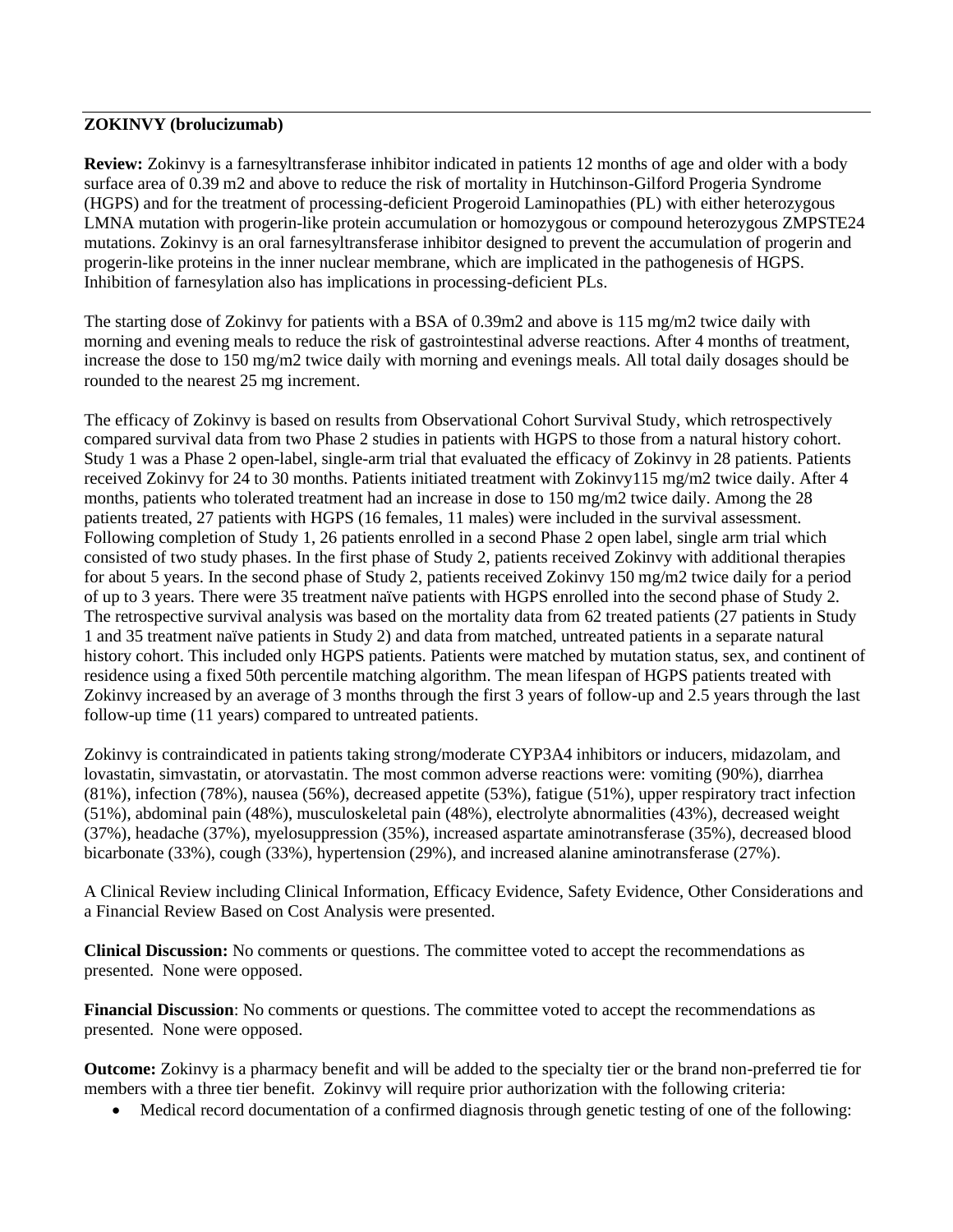- o Hutchinson-Gilford Progeria Syndrome
- o Processing-deficient progeroid laminopathy with either:
	- Heterozygous *LMNA* mutation with progerin-like protein accumulation
	- Homozygous or compound heterozygous *ZMPSTE24* mutations **AND**
- Medical record documentation of age greater than or equal to 12 months **AND**
- Medical record documentation of body surface area of at least  $0.39m^2$  AND
- Medical record documentation that the requested dose is appropriate based on the patient's body surface area **AND**
- Medical record documentation that all potential drug interactions have been addressed by the prescriber (such as discontinuation of the interacting drug, dose reduction of the interacting drug, or counseling of the beneficiary of the risks associated with the use of both medications when they interact)

**AUTHORIZATION DURATION:** Initial approval will be for 12 months or less if the reviewing provider feels it is medically appropriate. Subsequent approvals will be for an additional 12 months or less if the reviewing provider feels it is medically appropriate and will require the following:

- Medical record documentation that the requested dose is appropriate based on the patient's body surface area **AND**
- Medical record documentation that all potential drug interactions have been addressed by the prescriber (such as discontinuation of the interacting drug, dose reduction of the interacting drug, or counseling of the beneficiary of the risks associated with the use of both medications when they interact)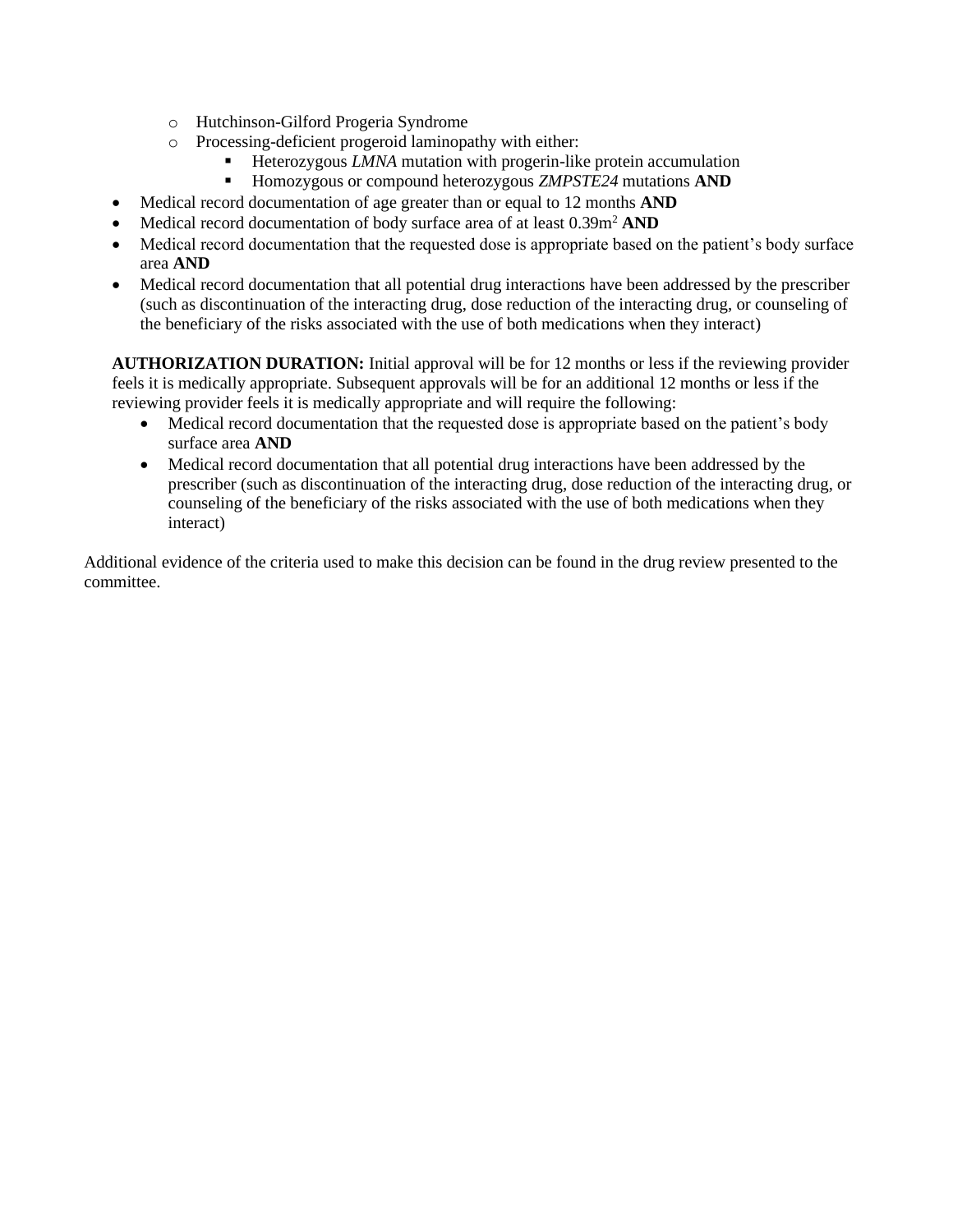# **FAST FACTS**

## **CARBAGLU (cemiplimab-rwlc)**

**Updated Indication:** Carbaglu is a carbamoyl phosphate synthetase 1 (CPS 1) activator now indicated in pediatric and adult patients for adjunctive therapy to standard of care for the treatment of acute hyperammonemia due to propionic acidemia (PA) or methylmalonic acidemia (MMA).

Previously it was indicated for adjunctive therapy to standard of care for the treatment of acute hyperammonemia due to N-acetylglutamate synthase (NAGS) deficiency and maintenance therapy for the treatment of chronic hyperammonemia due to NAGS deficiency.

**Current formulary status:** Commercial/CHIP: NF; Marketplace: Brand NP tier, requiring a prior authorization

**Recommendation:** There are no changes recommended to the formulary placement of Carbaglu. It is recommended that a policy be created as outlined below to ensure appropriate utilization, dosage, and duration of therapy:

N-acetylglutamate synthase (NAGS) deficiency

- Medical record documentation that Carbaglu is prescribed by a metabolic disorder specialist **AND**
- Medical record documentation of a diagnosis of hyperammonemia due to the deficiency of the hepatic enzyme N-acetylglutamate synthase (NAGS) **AND**
- Medical record documentation that Carbaglu is prescribed with a dose of therapy that is consistent with FDA-approved package labeling, nationally recognized compendia, or peer-reviewed medical literature

## **AUTHORIZATION DURATION:** 6 months

Propionic Acidemia (PA) or Methylmalonic Acidemia (MMA)

- Medical record documentation that Carbaglu is prescribed by a metabolic disorder specialist **AND**
- Medical record documentation of a diagnosis of propionic acidemia (PA) or methylmalonic acidemia (MMA**) AND**
- Medical record documentation of plasma ammonia level greater than or equal to 50 micromol/L **AND**
- Medical record documentation that Carbaglu is being prescribed as adjunctive treatment to standard of care (including but not limited to intravenous glucose, insulin, L-carnitine, protein restriction, and dialysis) **AND**
- Medical record documentation that Carbaglu is prescribed with a dose and duration of therapy that is consistent with FDA-approved package labeling, nationally recognized compendia, or peer-reviewed medical literature

### **AUTHORIZATION DURATION: 7** days

**Discussion:** No comments or questions.

**Outcome:** The committee voted to accept the recommendations as presented. None were opposed.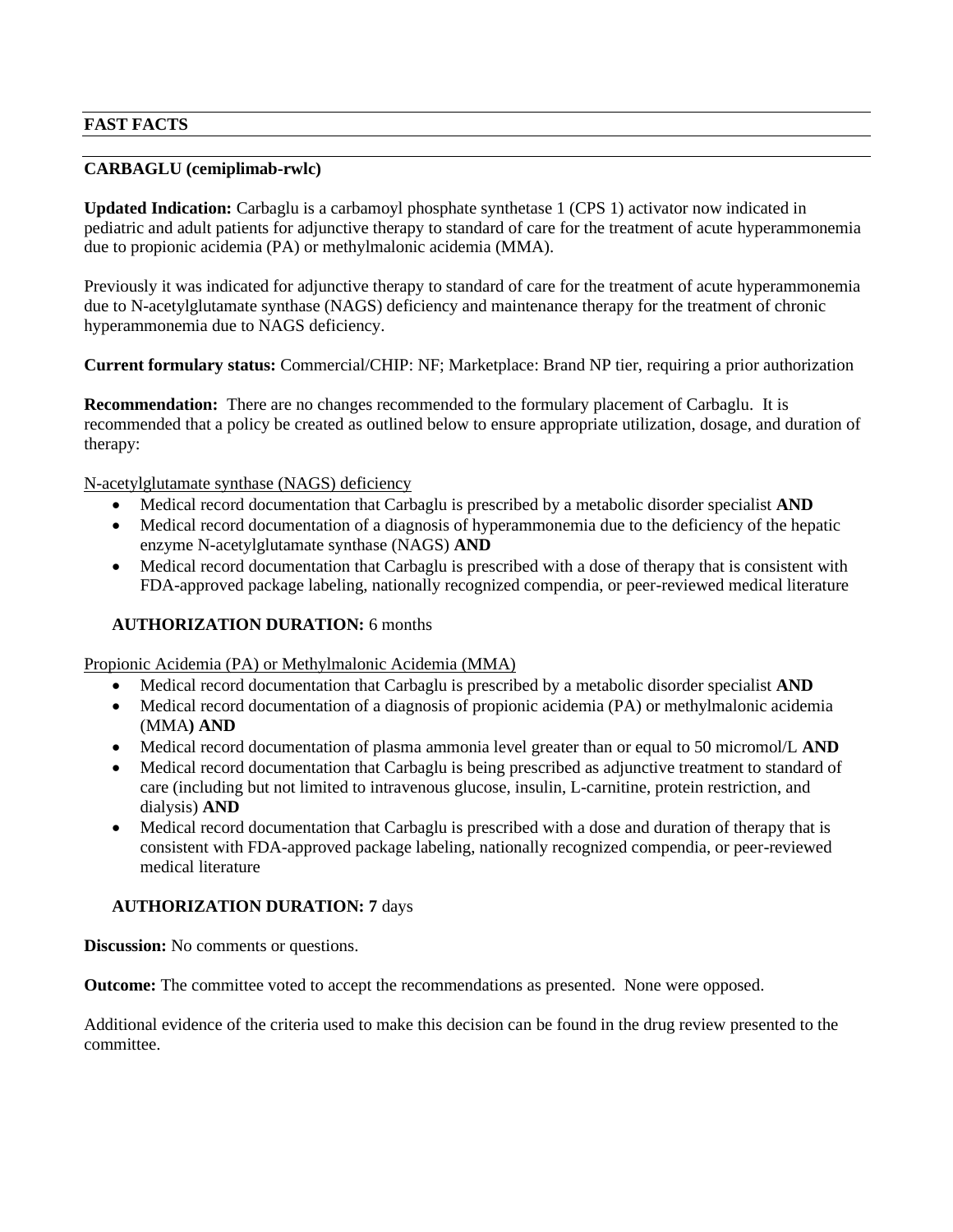# **OPDIVO (nivolumab)**

**Updated indication:** Opdivo is now indicated:

- for the adjuvant treatment of completely resected esophageal or gastroesophageal junction cancer with residual pathologic disease in patients who have received neoadjuvant chemoradiotherapy
- in combination with fluoropyrimidine- and platinum-containing chemotherapy, for the treatment of patients with advanced or metastatic gastric cancer, gastroesophageal junction cancer, and esophageal adenocarcinoma.

This indication is approved under accelerated approval based on overall response rate and duration of response. Continued approval for this indication may be contingent upon verification and description of clinical benefit in confirmatory trials.

## **Current formulary status:** Medical benefit requiring a prior authorization

**Recommendations:** There are no changes recommended to the formulary placement of Opdivo. It is recommended that the following prior authorization criteria and changes to the authorization durations be added to Medical Benefit Policy 126.0 to incorporate the new indications:

Adjuvant Treatment of Resected Esophageal or Gastroesophageal Junction Cancer

- Prescription written by a hematologist/oncologist **AND**
- Medical record documentation of completely resected esophageal or gastroesophageal junction cancer with residual pathologic disease **AND**
- Medical record documentation that patient has received neoadjuvant chemoradiotherapy
- Medical record documentation Opdivo is being used in the adjuvant setting **AND**
- Medical record documentation Opdivo is being used as a single agent

\*\*(*Note: The FDA-approved treatment duration for use of Opdivo in the adjuvant setting for resected esophageal or gastroesophageal junction cancer is for up to 1 year, see specific reauthorization criteria below.)*

Gastric Cancer, Gastroesophageal Junction Cancer, and Esophageal Adenocarcinoma

- Prescription written by a hematologist/oncologist **AND**
- Medical record documentation of advanced or metastatic gastric cancer, gastroesophageal junction cancer, and esophageal adenocarcinoma **AND**
- Medical record documentation that Opdivo will be used in combination with fluoropyrimidine- and platinum-based chemotherapy.

### **AUTHORIZATION DURATION:**

## **\*\*For adjuvant treatment of metastatic melanoma** *(completely resected melanoma***) and adjuvant treatment of resected esophageal or gastroesophageal junction cancer:**

Initial approval will be for **6 months** or less if the reviewing provider feels it is medically appropriate. One subsequent approval will be for an additional **6 months** or less if the reviewing provider feels it is medically appropriate and will require medical record documentation of continued disease improvement or lack of disease progression. The medication will no longer be covered if patient experiences toxicity or worsening of disease.

Authorization of Opdivo for the adjuvant treatment of metastatic melanoma and adjuvant treatment of resected esophageal or gastroesophageal junction cancer should not exceed the FDA-approved treatment duration of 1 year (12 months). For requests exceeding the above limit, medical record documentation of the following is required:

• Peer-reviewed literature citing well-designed clinical trials to indicate that the member's healthcare outcome will be improved by dosing beyond the FDA-approved treatment duration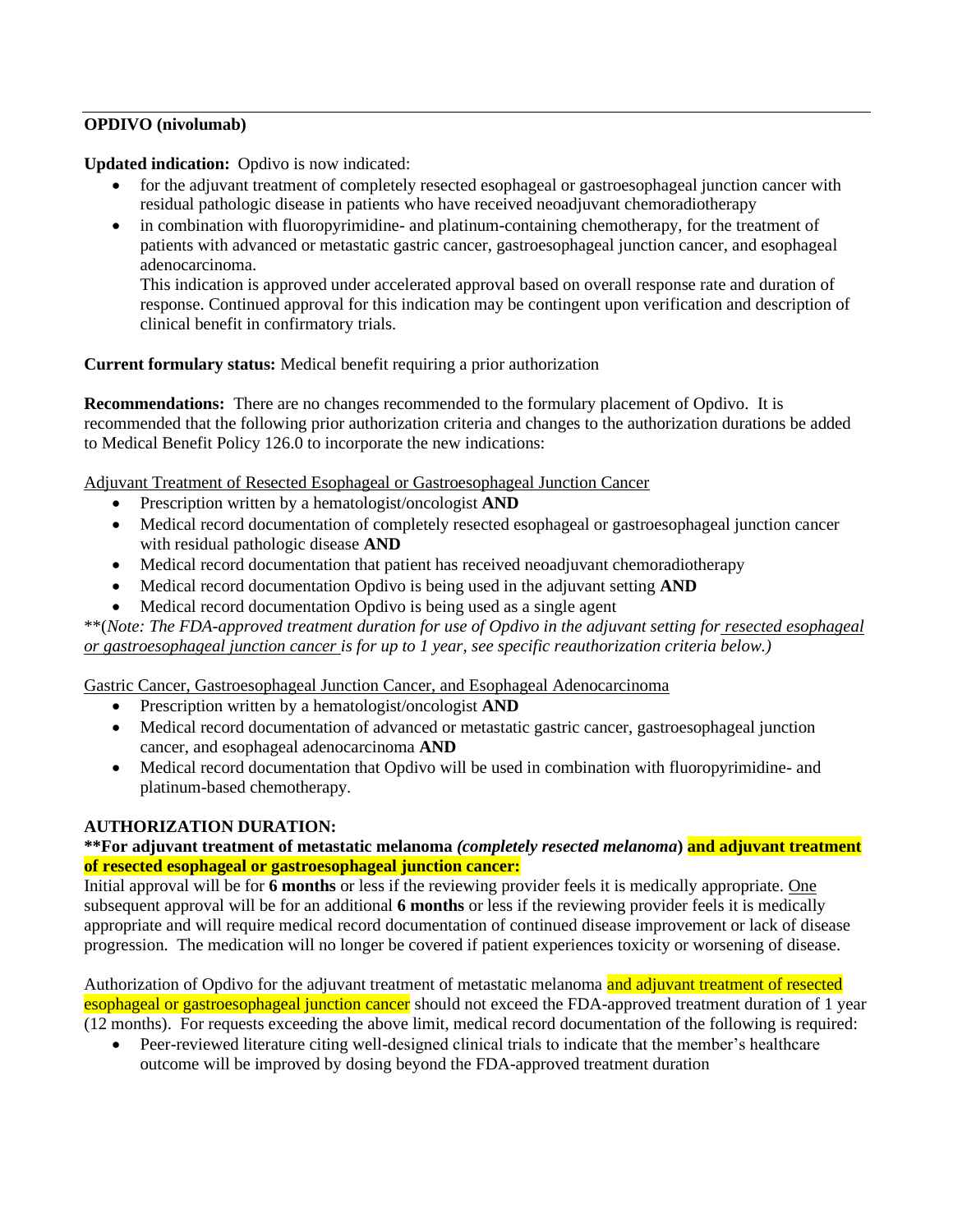### **\*\*For first line-treatment of metastatic NSCLC expressing PD-L1 (≥ 1%), for first-line treatment of metastatic or recurrent NSCLC, first line treatment of unresectable malignant pleural mesothelioma, and treatment of gastric cancer, gastroesophageal junction cancer, and esophageal adenocarcinoma: Initial approval:**

Initial approval will be for **6 months** or less if the reviewing provider feels it is medically appropriate. One subsequent approval will be for an additional **18 months** or less if the reviewing provider feels it is medically appropriate and will require medical record documentation of continued disease improvement or lack of disease progression. The medication will no longer be covered if patient experiences toxicity or worsening of disease.

Authorization of Opdivo for the first line-treatment of metastatic NSCLC expressing PD-L1 ( $\geq$  1%), for first-line treatment of metastatic or recurrent NSCLC, first line treatment of unresectable malignant pleural mesothelioma and treatment of gastric cancer, gastroesophageal junction cancer, and esophageal adenocarcinoma: should not exceed the FDA-approved treatment duration of 2 years (24 months) in patients without disease progression. For requests exceeding the above limit, medical record documentation of the following is required:

• Peer-reviewed literature citing well-designed clinical trials to indicate that the member's healthcare outcome will be improved by dosing beyond the FDA-approved treatment duration

#### **For all other indications:**

Initial approval will be for **6 months** or less if the reviewing provider feels it is medically appropriate. Subsequent approvals will be for an additional **12 months** or less if the reviewing provider feels it is medically appropriate and will require medical record documentation of continued disease improvement or lack of disease progression. The medication will no longer be covered if patient experiences toxicity or worsening of disease. **Discussion:** No comments or questions.

**Outcome:** The committee voted to accept the recommendations as presented. None were opposed.

Additional evidence of the criteria used to make this decision can be found in the drug review presented to the committee.

### **TRODELVY (sacituzumab govitecan-hziy)**

**Updated Indication:** Trodelvy is indicated under the accelerated approval process for the treatment of adult patients with locally advanced or metastatic urothelial cancer (mUC) who have previously received a platinumcontaining chemotherapy and either programmed death receptor-1 (PD-1) or programmed death-ligand 1 (PDL1) inhibitor.

The indication is approved under accelerated approval based on both tumor response rate and duration of response. Continued approval for the indication may be contingent on verification and description of clinical benefit in a confirmatory trial.

Previously, Trodelvy was only approved for adult patients with unresectable locally advanced or metastatic triplenegative breast cancer (mTNBC) who have received two or more prior systemic therapies, at least one of them for metastatic disease.

**Current formulary status:** Medical benefit requiring a prior authorization

**Recommendation:** There are no changes recommended to the formulary placement or authorization duration for Trodelvy. It is recommended to make the following changes to Medical Benefit Policy 216 to incorporate the new indication: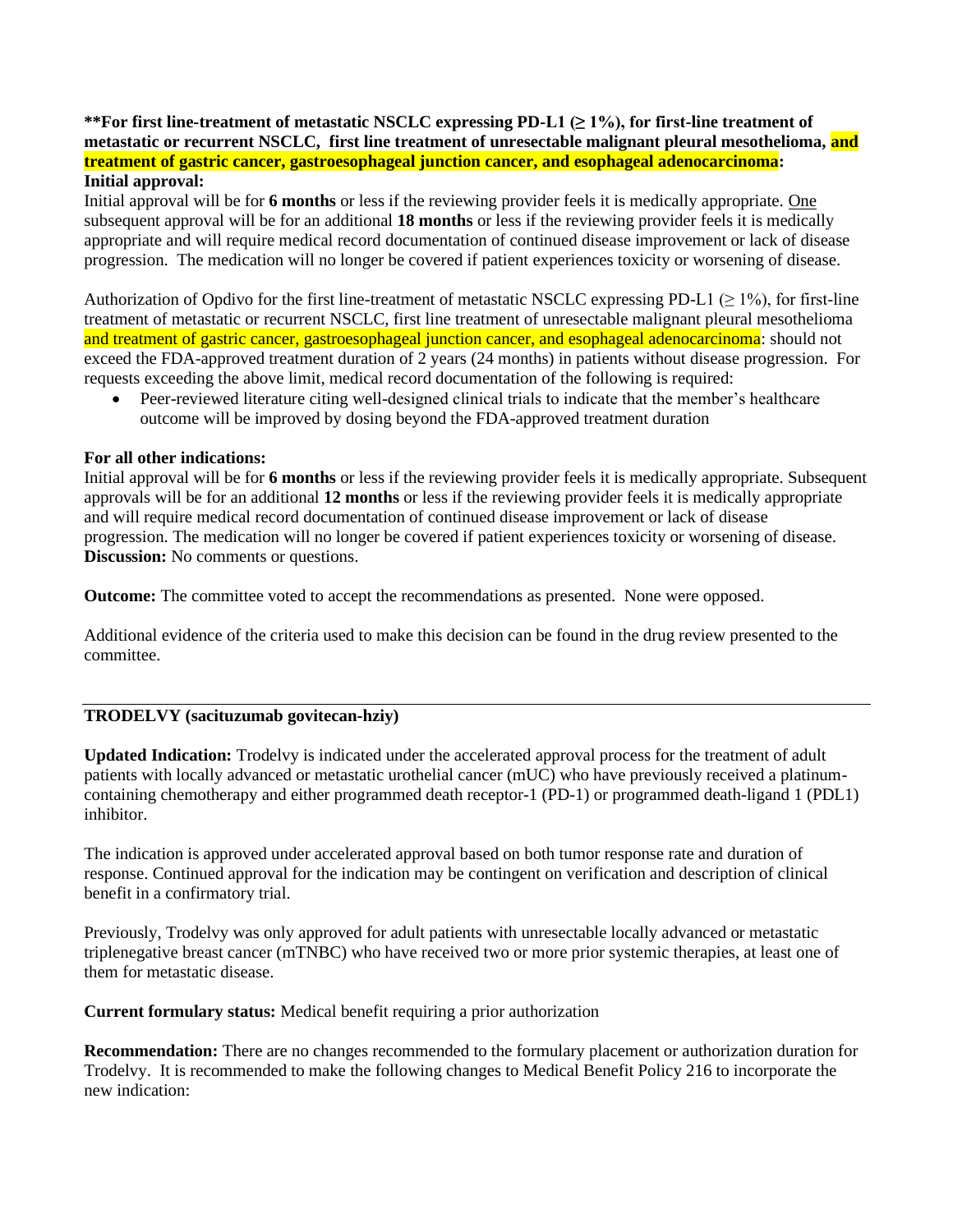#### **Breast Cancer**

- Medical record documentation that Trodelvy is written by a hematologist/oncologist **AND**
- Medical record documentation of age greater than or equal to 18 years **AND**
- Medical record documentation of diagnosis of metastatic triple-negative breast cancer\* **AND**
- Medical record documentation of trial of two previous lines of therapy for metastatic disease

\***Note**: Triple negative breast cancer lack expression of estrogen receptor (ER-negative), progesterone receptor (PR-negative) and human epidermal growth factor receptor 2 (HER2-negative).

#### **Urothelial Cancer**

- Medical record documentation that Trodelvy is written by a hematologist/oncologist **AND**
- Medical record documentation of age greater than or equal to 18 years **AND**
- Medical record documentation of diagnosis of locally advanced or metastatic urothelial cancer **AND**
- Medical record documentation of progression on platinum-containing chemotherapy **AND**
- Medical record documentation of progression on a programmed death receptor-1 (PD-1) or programmed death-ligand 1 (PDL1) inhibitor

**AUTHORIZATION DURATION:** Initial approval will be for 6 months. Subsequent approvals will be for an additional 6 months and will require medical record documentation of continued disease improvement or lack of disease progression. The medication will no longer be covered if patient experiences toxicity or worsening of disease.

**Discussion:** No comments or questions.

**Outcome:** The committee voted to accept the recommendations as presented. None were opposed.

Additional evidence of the criteria used to make this decision can be found in the drug review presented to the committee.

### **YESCARTA (axicabtagene ciloleucel)**

**Updated Indication:** Yescarta is a CD19-directed genetically modified autologous T cell immunotherapy now indicated for the treatment of adult patients with relapsed or refractory follicular lymphoma (FL) after two or more lines of systemic therapy.

This indication is approved under accelerated approval based on response rate. Continued approval for this indication may be contingent upon verification and description of clinical benefit in confirmatory trial(s).

Previously Yescarta was indicated for adult patients with relapsed or refractory large B-cell lymphoma after two or more lines of systemic therapy, including diffuse large B-cell lymphoma (DLBCL) not otherwise specified, primary mediastinal large B-cell lymphoma, high grade B-cell lymphoma, and DLBCL arising from follicular lymphoma.

**Current formulary status:** Medical benefit requiring prior authorization

**Recommendation:** There are no changes recommended to the formulary placement or authorization duration of Yescarta. It is recommended that the following prior authorization criteria be added to the Medical Benefit Policy 162.0 to incorporate the new indication: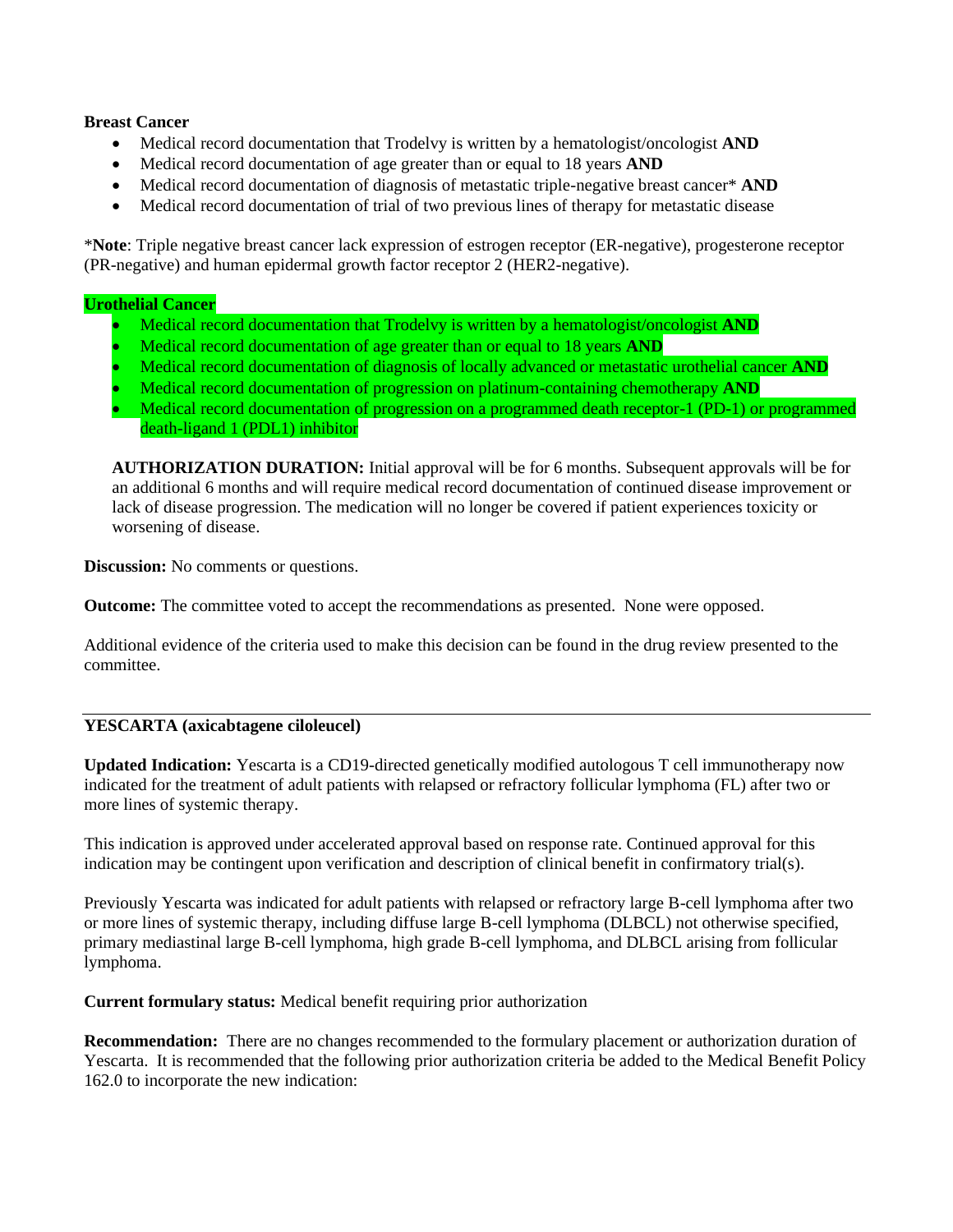### **Follicular Lymphoma**

- Prescription written by a hematologist/oncologist **AND**
- Medical record documentation that patient is 18 years of age or older **AND**
- Medical record documentation of a diagnosis of relapsed or refractory follicular lymphoma (FL) **AND**
- Medical record documentation of a therapeutic failure on two or more previous lines of therapy **AND**
- Medical record documentation that the member has not received prior treatment with CAR-T cell therapy or other genetically modified T cell therapy

**Discussion:** No comments or questions.

**Outcome:** The committee voted to accept the recommendations as presented. None were opposed.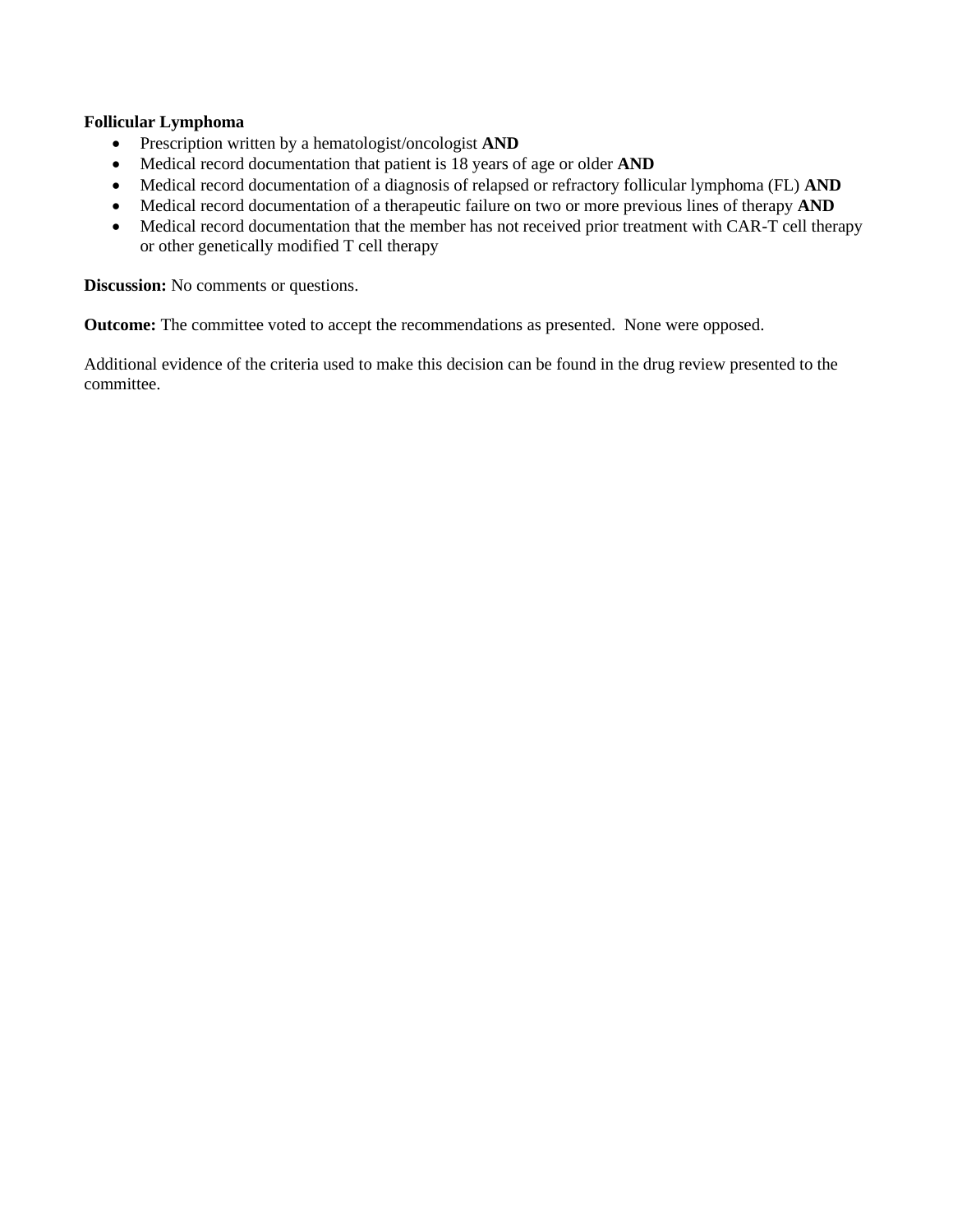### **UPDATES**

# **BUNAVAIL AND ZUBSOLV POLICY UPDATES**

**Background:** The Department of Health and Human Services recently released new guidance waiving the federal certification requirements related to training, counseling, and other ancillary services when prescribing buprenorphine. Under this new guidance, eligible physicians may treat up to 30 patients without meeting the certification requirements. At the May P&T meeting it was determined that the following policy requirement would be removed from the Zubsolv and Bunavail policies:

• Must be prescribed for the treatment of opioid dependence and the prescriber must have a unique identification number issued by the Drug Enforcement Agency (DEA) certifying prescribing authority for buprenorphine agents **AND**

After further review of the guidance it was determined that while the certification requirements are waived, eligible physicians still must apply for an X-DEA number in order to prescribe buprenorphine. Because of this, it is recommended that the previously removed criteria be reinstated.

Additionally, it is recommended that the following originally proposed criteria is removed as it is not relevant:

• Buprenorphine/naloxone must be used unless there is medical record documentation of intolerance to, contraindication to, or therapeutic failure on buprenorphine/naloxone (ex. use in pregnancy/breast feeding) **AND**

**Recommendations:** In order to prevent disruption and ensure appropriate prescribing, these changes were already enacted into policy. The following are the finalized criteria:

- Must be prescribed for the treatment of opioid dependence and the prescriber must have a unique identification number issued by the Drug Enforcement Agency (DEA) certifying prescribing authority for buprenorphine agents **AND**
- Member must be initially referred to and actively involved in formal counseling with a licensed behavioral health provider. Must provide the name of counselor and/or facility or rationale for nonparticipation **AND**
- For re-authorization, the member must be adherent to Bunavail therapy and must not be using opiates. Must be verified by lab screen (dated within 28 days of request date) for opiates and buprenorphine. The presence of controlled substances other than buprenorphine must be addressed **AND**
- Behavioral health vendor and/or plan case managers may contact prescriber, member, or counselor/facility to ensure compliance with these requirements. Continued approval for the drug is dependent on cooperation with this effort **AND**
- Medical record documentation of rationale for why the member cannot use buprenorphine/naloxone SL tablets **AND** buprenorphine/naloxone SL films

**Discussion:** No comments or questions.

**Outcome:** The committee voted to accept the recommendations as presented. None were opposed.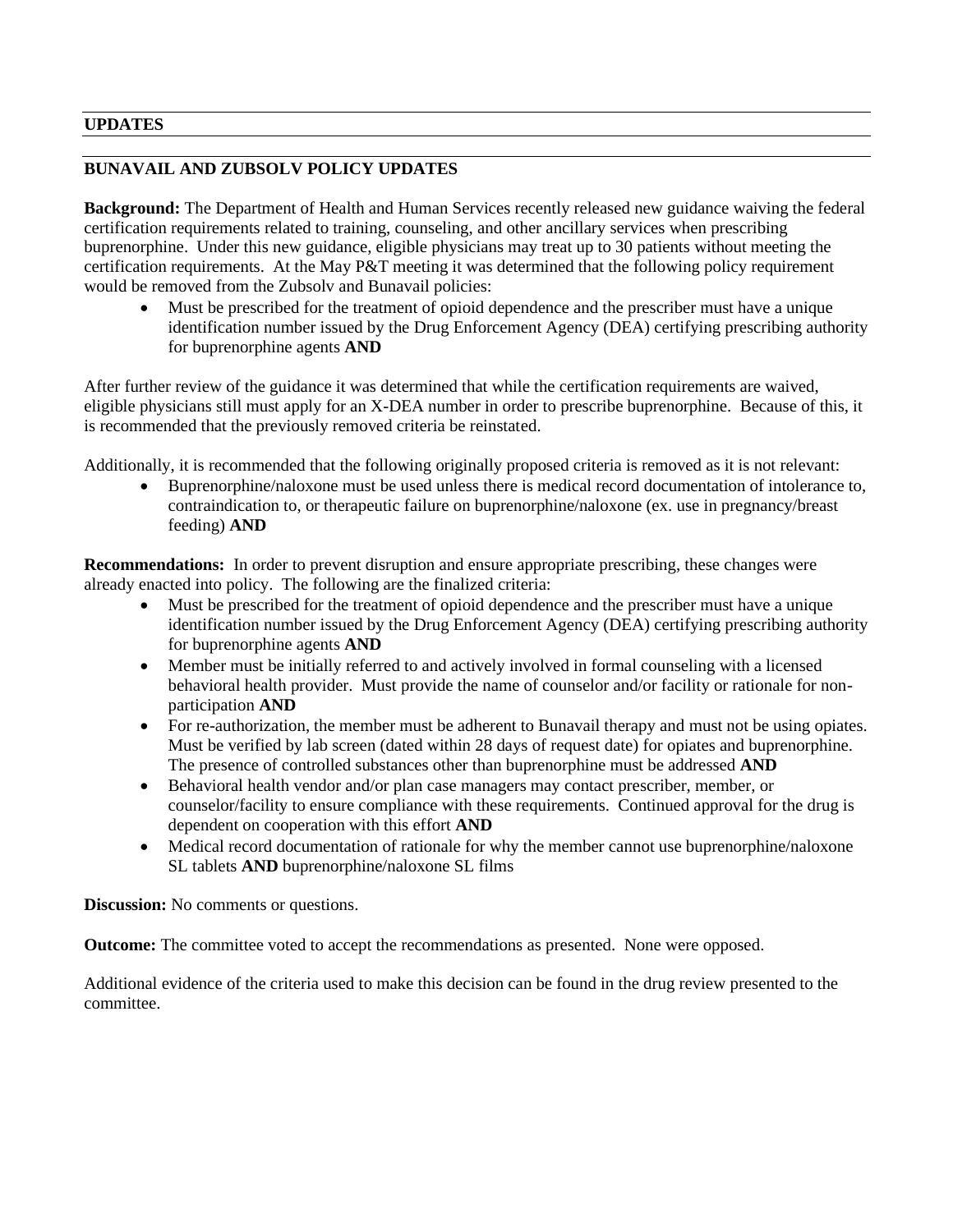# **QVAR AND ASMANEX**

**Background:** In terms of the inhaled corticosteroids, we currently have Arnuity Ellipta, Asmanex HFA, Flovent Diskus, Flovent HFA, Pulmicort Flexhaler, and Qvar Redihaler on formulary at a Tier 2. We were presented with a rebate opportunity if we were to move Asmanex and Qvar to a Tier 3 requiring a step through the preferred brands.

**Recommendations:** The following changes are recommended for 1/1/2022:

### **Asmanex:**

For Commercial/Exchange/CHIP, it is recommended to move Asmanex to a Tier 3 and it will require a Step Therapy with the following criteria:

• Medical record documentation of therapeutic failure on, intolerance to, or contraindication to Arnuity Ellipta or Flovent Diskus/Flovent HFA AND Pulmicort Flexhaler.

## **Qvar:**

For Commercial/Exchange/CHIP, it is recommended to move Qvar to a Tier 3 and it will require a Step Therapy with the following criteria:

• Medical record documentation of therapeutic failure on, intolerance to, or contraindication to Arnuity Ellipta or Flovent Diskus/Flovent HFA AND Pulmicort Flexhaler.

**Discussion:** No comments or questions.

**Outcome:** The committee voted to accept the recommendations as presented. None were opposed.

Additional evidence of the criteria used to make this decision can be found in the drug review presented to the committee.

# **REPATHA**

**Background:** The current Repatha policies do not have an age requirement for the diagnosis of primary hyperlipidemia. Repatha is indicated as an adjunct to diet, alone or in combination with other LDL-C lowering therapies, in **adults** with primary hyperlipidemia, including heterozygous familial hypercholesterolemia to reduce LDL-C.

**Recommendations:** There are no changes to the formulary status at this time, however it is recommended to update the age requirement in the policy to the following:

• "Medical record documentation of age greater than or equal to 18 years if the diagnosis is clinical atherosclerotic cardiovascular disease (ASCVD) or heterozygous familial hypercholesterolemia (HeFH) or primary hyperlipidemia OR medical record documentation of age greater than or equal to 13 years if the diagnosis is homozygous familial hypercholesterolemia (HoFH) AND…"

**Discussion:** No comments or questions.

**Outcome:** The committee voted to accept the recommendations as presented. None were opposed.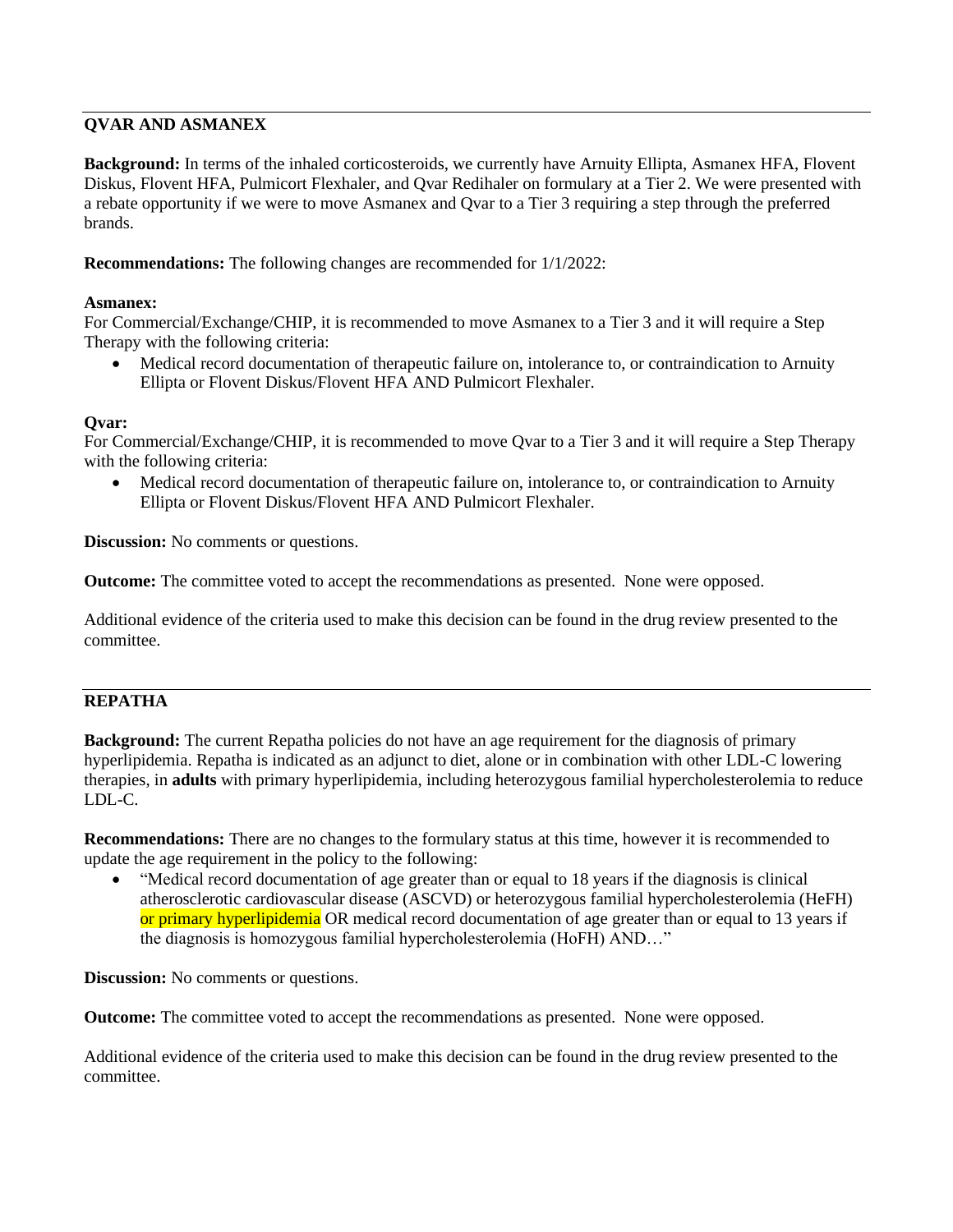# **SKYRIZI**

**Background:** Previously, Skyrizi was only available as a carton with two, 75 mg prefilled syringes and it was billed as 1 kit. The recommended dose is 150 mg at Week 0, Week 4, and every 12 weeks thereafter. Now, Skyrizi is available as 150 mg/mL in both a prefilled syringe and a single-dose pen. The Skyrizi 2 x 75 mg kit will be discontinued in 2021 and patients must transition to the 150 mg/mL single-dose prefilled syringe or singledose pen.

**Recommendations:** At this time, the kit is still available so it is recommended to update the QLs to the following:

## **For the Prefilled Syringe Kit 75 mg/0.83 mL:**

- **Initial Approval –** *Two authorizations must be entered.* 
	- o Skyrizi 150 mg at weeks 0, 4, and then every 12 weeks thereafter
		- In PA Hub: Add ST, PA, and PE. *No OLs need to be entered within the authorization unless the requested quantity exceeds the QL.* Start date of this authorization is one-day after loading dose ends.
		- In Darwin: Add ST, PA, PE, OQL, enter 1 in max number of claims authorized, and 1 kit per 28 days (max quantity 1, min/max day supply 28) with a duration of one-week.
	- o QL FOR LETTER: Loading dose: 1 kit per 28 days; Maintenance dose: 1 kit per 84 days
- **Renewal** No QLs need to be entered within the authorization unless the requested quantity exceeds the QL.
	- o QL FOR LETTER: 1 kit per 84 days

### **For the Prefilled 150 mg/mL Syringe or Auto-Injector:**

- **Initial Approval –** *Two authorizations must be entered.* 
	- o Skyrizi 150 mg at weeks 0, 4, and then every 12 weeks thereafter
		- In PA Hub: Add ST, PA, and PE. *No OLs need to be entered within the authorization unless the requested quantity exceeds the QL.* Start date of this authorization is one-day after loading dose ends.
		- In Darwin: Add ST, PA, PE, OQL, enter 1 in max number of claims authorized, and 1 mL per 28 days (max quantity 1, min/max day supply 28) with a duration of one-week.
	- o QL FOR LETTER: Loading dose: 1 mL per 28 days; Maintenance dose: 1 mL per 84 days
- **Renewal –** No QLs need to be entered within the authorization unless the requested quantity exceeds the QL.
	- o QL FOR LETTER: 1 mL per 84 days

**Discussion:** No comments or questions.

**Outcome:** The committee voted to accept the recommendations as presented. None were opposed.